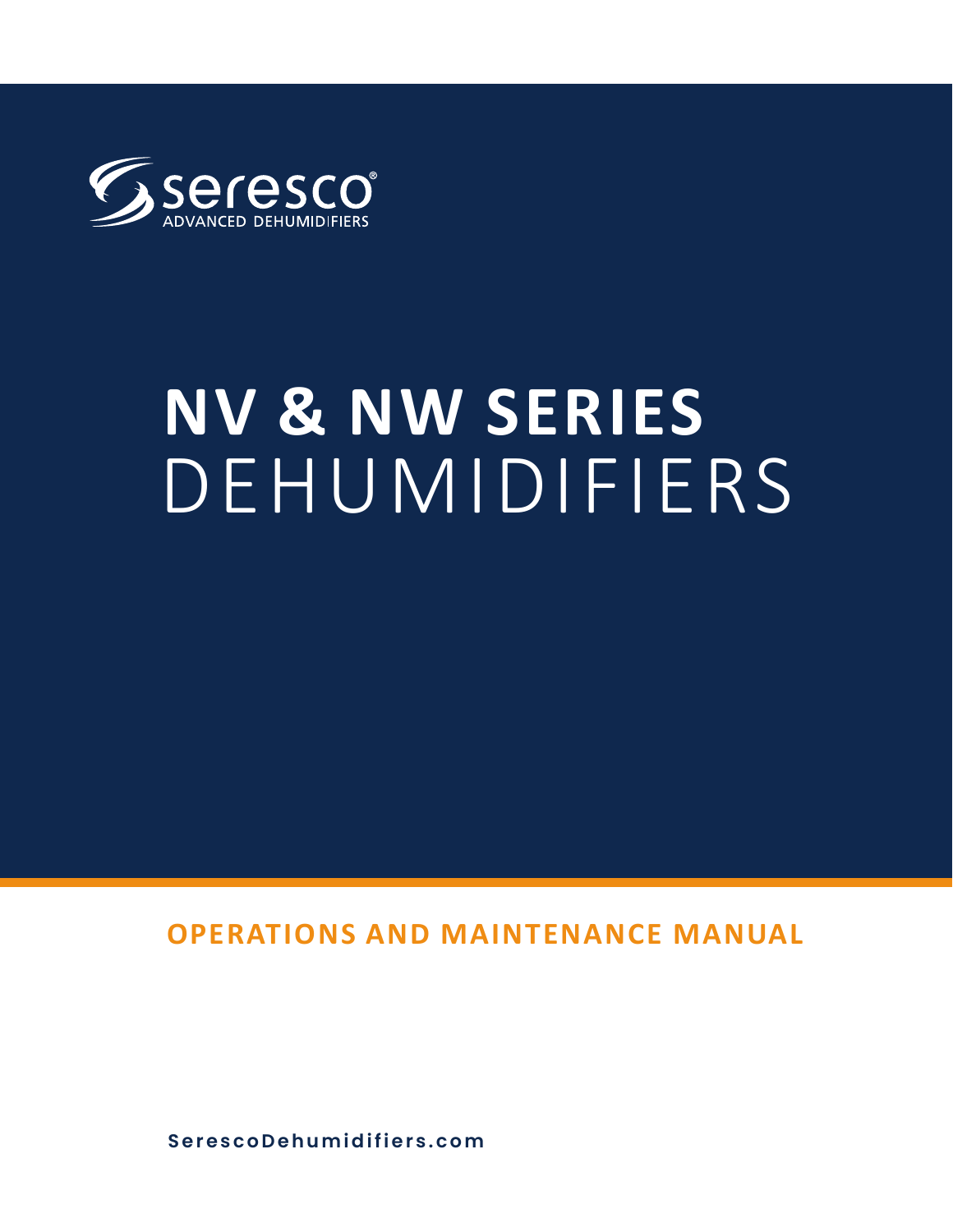

# **NV & NW Series Dehumidifiers**

# **Operation and Maintenance Manual**

**Seresco SerescoDehumidifiers.com**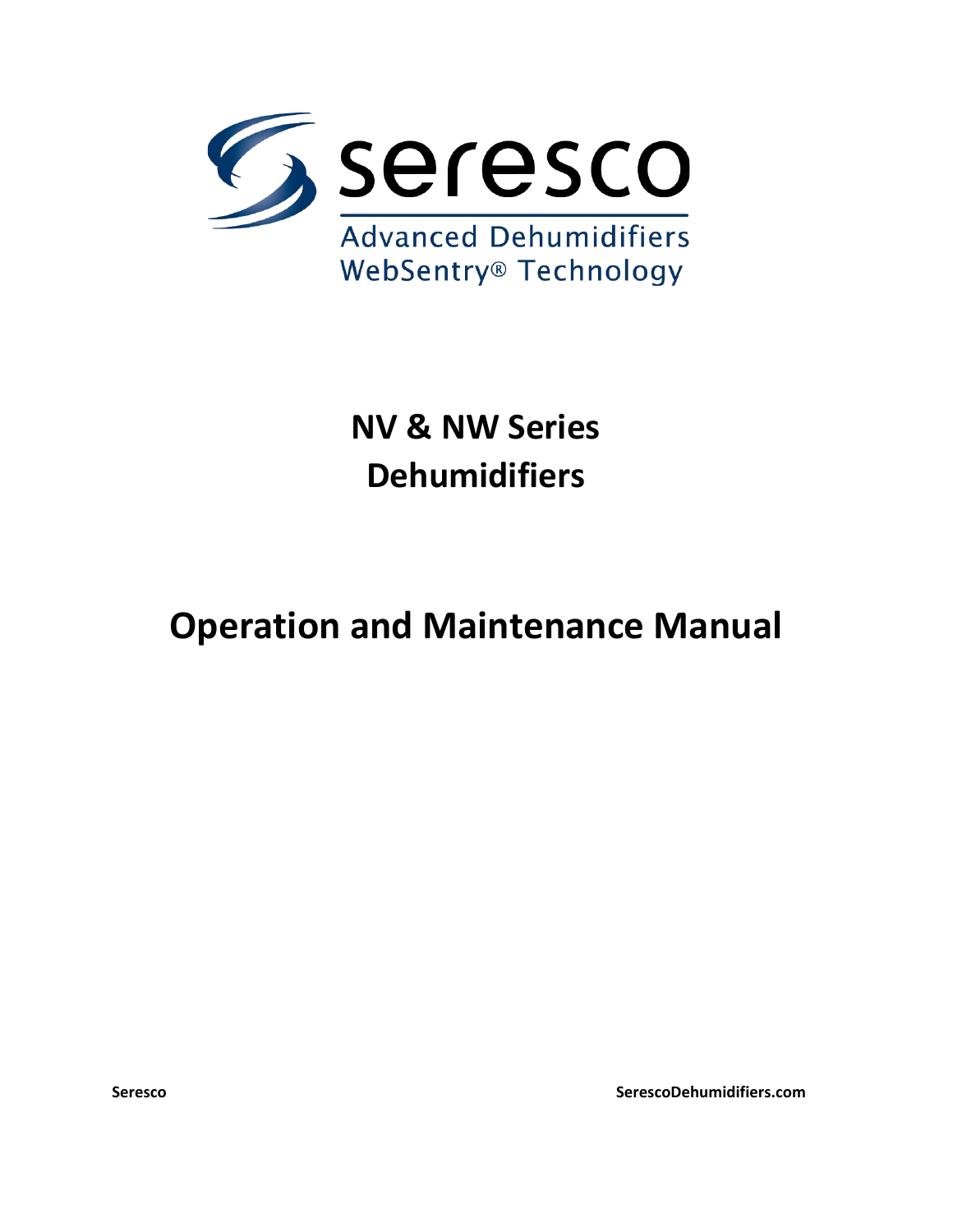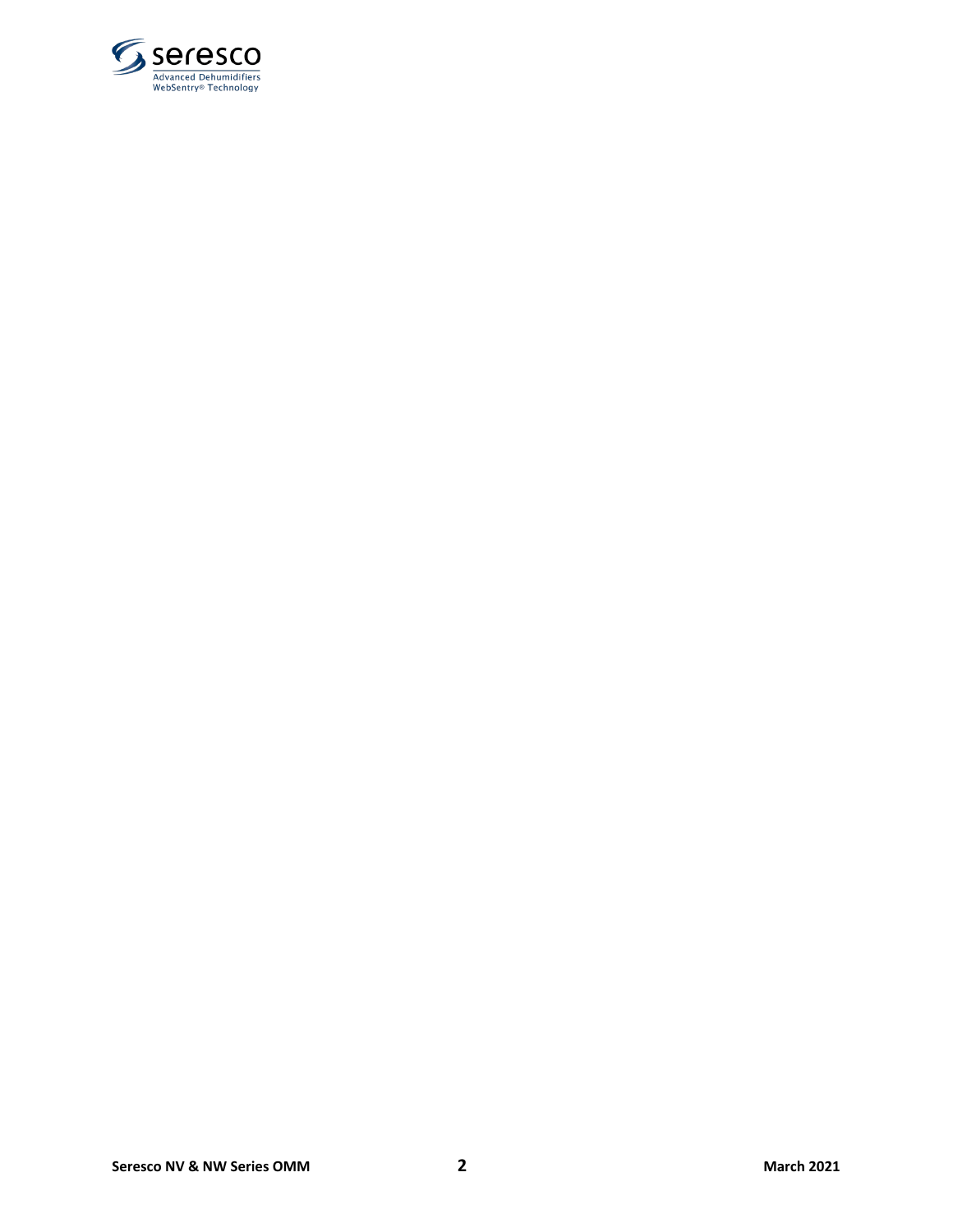

# **Table of Content**

| <b>General Information</b>                          | 4  |
|-----------------------------------------------------|----|
| <b>Operating Safety</b><br>$\bullet$                | 4  |
| Reference and Additional Information                | 5  |
| Contact Us<br>$\circ$                               | 5  |
| <b>Basic Information</b>                            | 6  |
| Dehumidifier View and Options<br>$\circ$            | 6  |
| Dehumidifier External Systems Connection<br>$\circ$ | 8  |
| <b>Equipment Specific Data</b><br>$\circ$           | 9  |
| <b>Layout and Components</b>                        | 10 |
| Dehumidifier Main Components                        | 10 |
| Control System<br>$\bullet$                         | 12 |
| <b>Sequence of Operation</b>                        | 13 |
| <b>Set Points</b>                                   | 13 |
| Ventilation                                         | 13 |
| Purge Option<br>$\circ$                             | 13 |
| <b>Heat Recovery Option</b><br>$\circ$              | 14 |
| Air Conditioning and Dehumidification               | 14 |
| <b>Economiser Mode Option</b><br>$\circ$            | 14 |
| <b>Space Heating</b>                                | 15 |
| <b>Space Cooling</b>                                | 15 |
| <b>Interface and Communication</b>                  | 16 |
| Touch Display Operator Panel<br>$\bullet$           | 16 |
| Alarms<br>$\Omega$                                  | 17 |
| <b>Remote Communication</b>                         | 18 |
| <b>Basic Maintenance</b>                            | 19 |
| Maintenance and Safety                              | 19 |
| Maintenance Key Points<br>٠                         | 19 |
| Routine Maintenance Program                         | 20 |
| Specific Components Maintenance                     | 20 |
| Warranty                                            | 22 |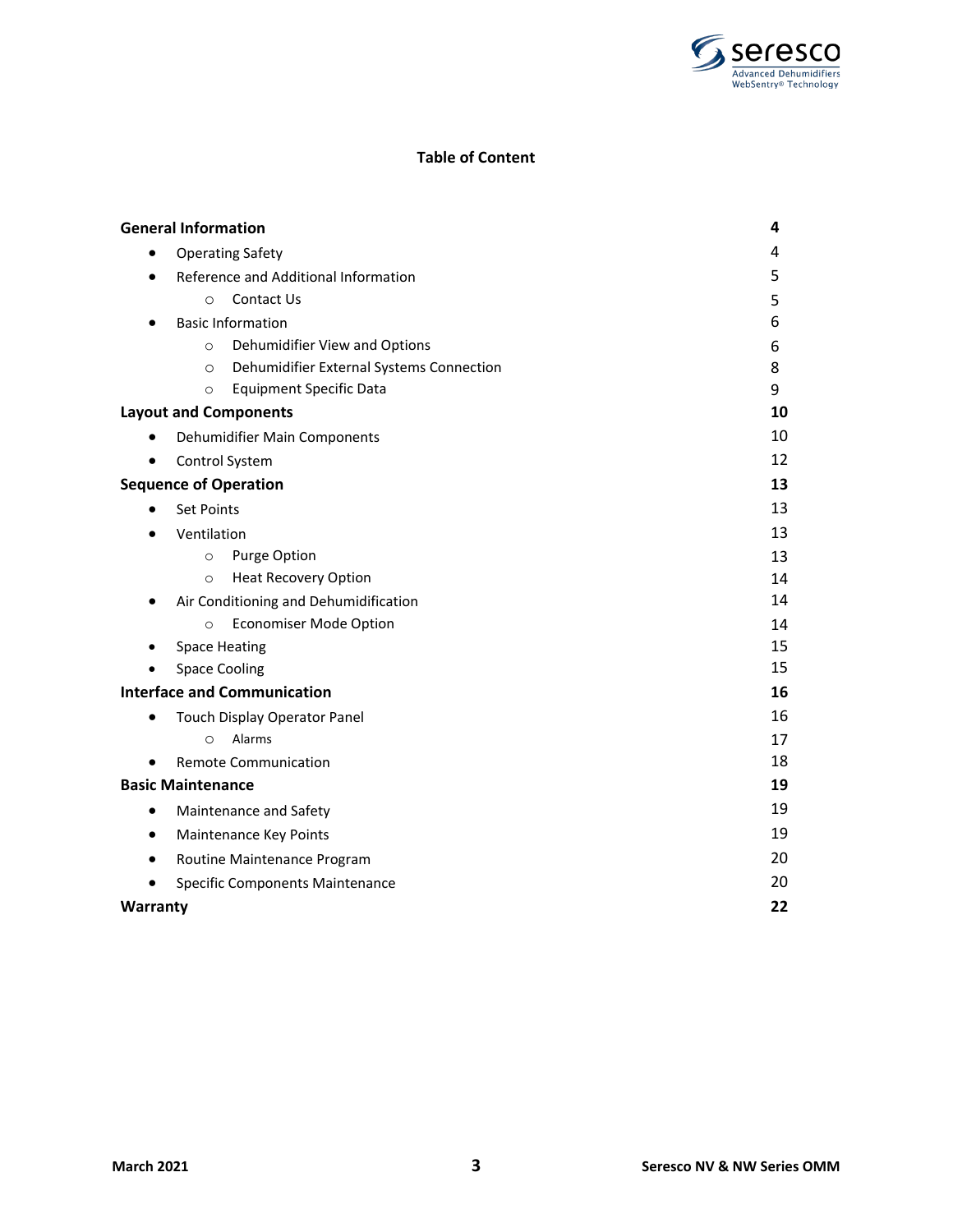

# General Information

This manual provides basic information about the applicable Seresco dehumidifier and its operation.

Important information regarding installation, maintenance, and start up as well as additional and auxiliary systems and devices (outdoor condenser, communication interfaces, etc.) is normally provided with the dehumidifier and can also be obtained from the manufacturer (see **Contact Us** below).

# Operating Safety (Warnings, Cautions, and Notes)

# **FOR YOUR SAFETY: READ BEFORE PERFORMING ANY OPERATIONS, MAINTENANCE OR SERVICE TASKS!**



Only qualified technicians should install, operate, maintain or service mechanical equipment including current dehumidification system.

Make sure to read this manual before performing any tasks to familiarize yourself with the equipment as well as with any potential hazards. Always exercise caution!



#### **Beware of electrical power and high electrical voltage!**

- Follow proper safety procedures lockout, tagout, and other respective procedures
- Failure to follow safety procedures can result in serious injury or death



# **Beware of moving parts and hot surfaces!**

- Make sure to stop all moving parts (fans, blowers, etc.) before accessing the equipment's internal space
- Be aware of hot surfaces (space heating pipes, coils, heaters, etc.)



#### **Beware of chemicals!**

Some dehumidifiers may contain liquids such as glycol mixtures

The following warnings, cautions, and notes appear throughout this manual and referenced documentation whenever special care must be taken to avoid potential hazards that could result in equipment malfunction or damage, personal injury, or death.



Indicates a potentially hazardous situation which could result in serious injury or death if handled improperly.



Indicates a potentially hazardous situation which could result in moderate injury or equipment damage if handled improperly.

# **Note**

Indicates a situation that could result in equipment damage or improper/ineffective operation if handled improperly.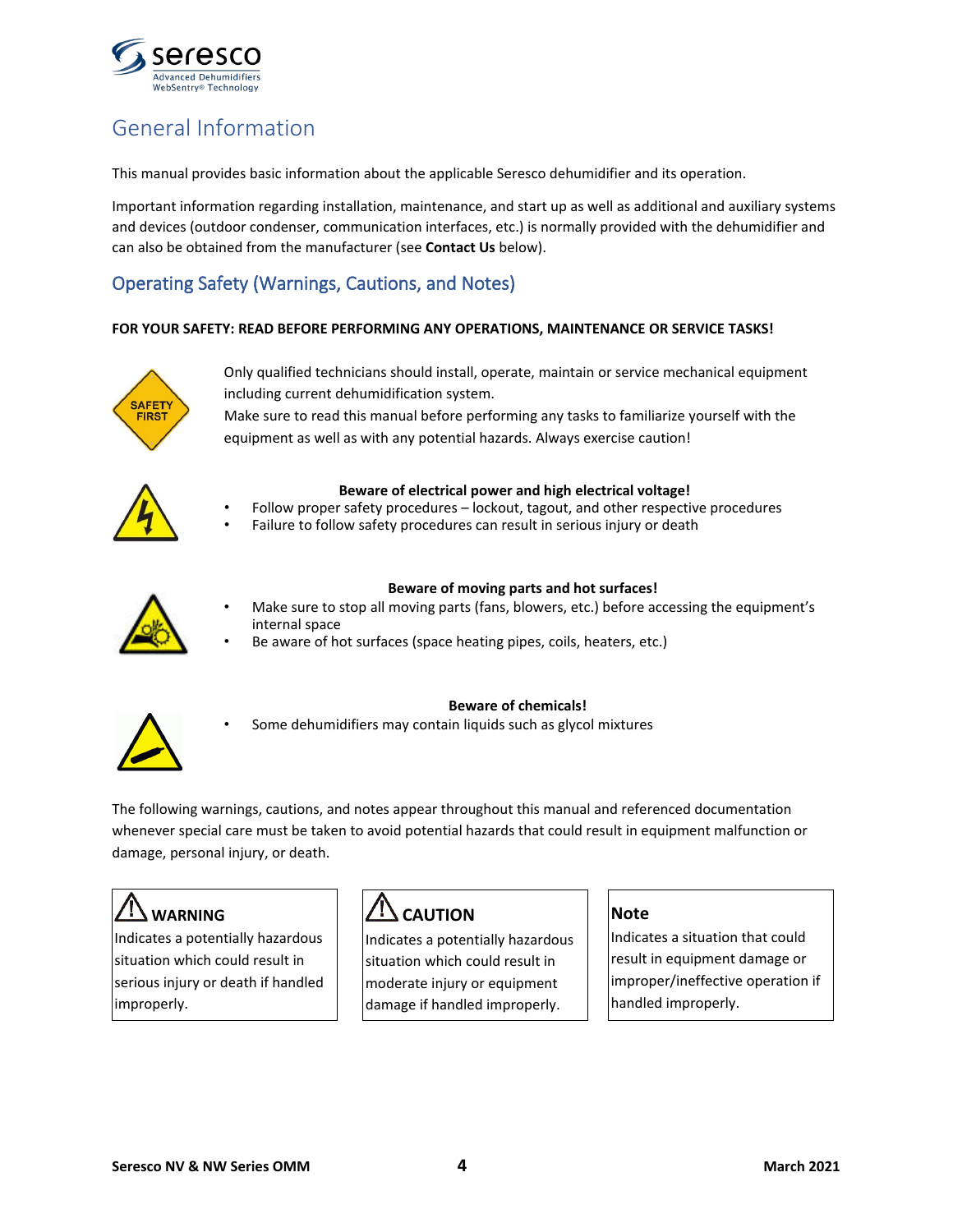

# Reference and Additional Information

For safe, efficient and problem-free operation, it is critical to handle the dehumidifier (as well as related systems and components) properly at each step - from receiving and storage to installation and start up. Relevant information can be found in the respective documents (like **Installation Manual**) provided with the dehumidifier.

This manual and other related documents could be obtained from the manufacturer (see **Contact Us** below).

# **Attention: Installation and Service Contractors**

**WARNING!** Any work (installation, start up, service, maintenance, repair, etc.) on any mechanical equipment must be performed in accordance with respective manufacturer's recommendations as well as submittal documentation, local Codes and Regulations, and appropriate field practices. Failure to do so could result in personal injury, equipment damage or malfunction, and will void equipment warranty. Only qualified and properly trained individuals should perform tasks on this equipment.

# **Attention: Maintenance Team**

**CAUTION.** To ensure equipment longevity and proper and efficient operation, the dehumidifier and its auxiliary systems and devices should be maintained properly and regularly. Failure to do so could negatively affect premise comfort levels and people's health. It could also lead to equipment damage, malfunction, premature tear and ware and may void equipment warranty.

# Contact Us

Seresco 1071 Ages Drive Ottawa, ON K1G 6L3 Canada

[SerescoDehumidifiers.com](http://serescodehumidifiers.com/)

1-833-DAS-POOL (327-7665)

Schedule / Modify a Start-up: [Startups@DehumidifiedAirServices.com](mailto:Startups@DehumidifiedAirServices.com) Inquire about Warranty: [Warranty@DehumidifiedAirServices.com](mailto:Warranty@DehumidifiedAirServices.com) Order Parts: [Parts@DehumidifiedAirServices.com](mailto:Parts@DehumidifiedAirServices.com) All Other Product Support: [Support@DehumidifiedAirServices.com](mailto:Support@DehumidifiedAirServices.com)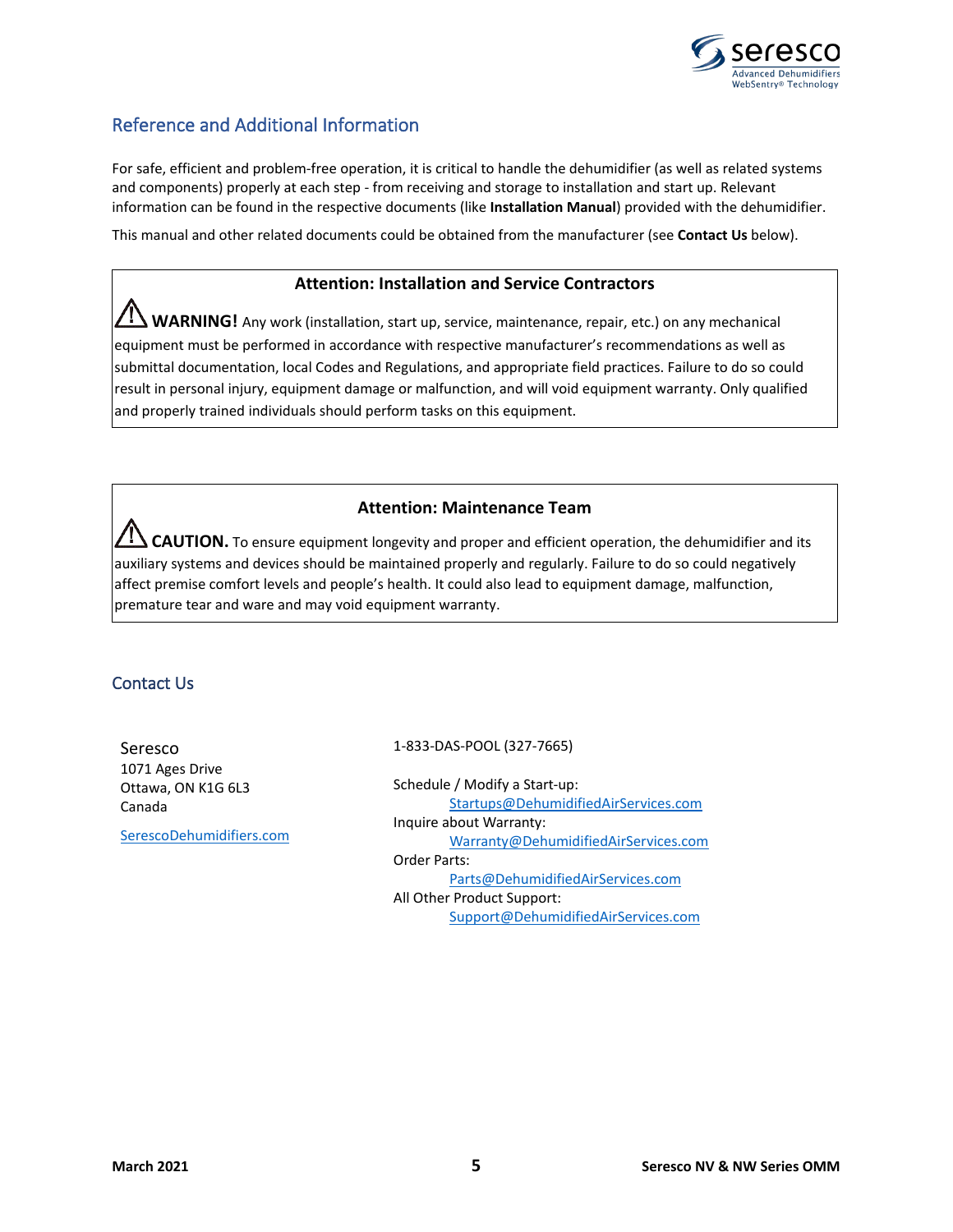

# Basic Information

# Dehumidifier View and Options

Seresco standard NV080 (BX cab) dehumidifier general views as well as some options are shown on Pic.C.1.

• Pic. C.1 shows only one example of dehumidifier arrangement – refer to submittal documentation for specific details.



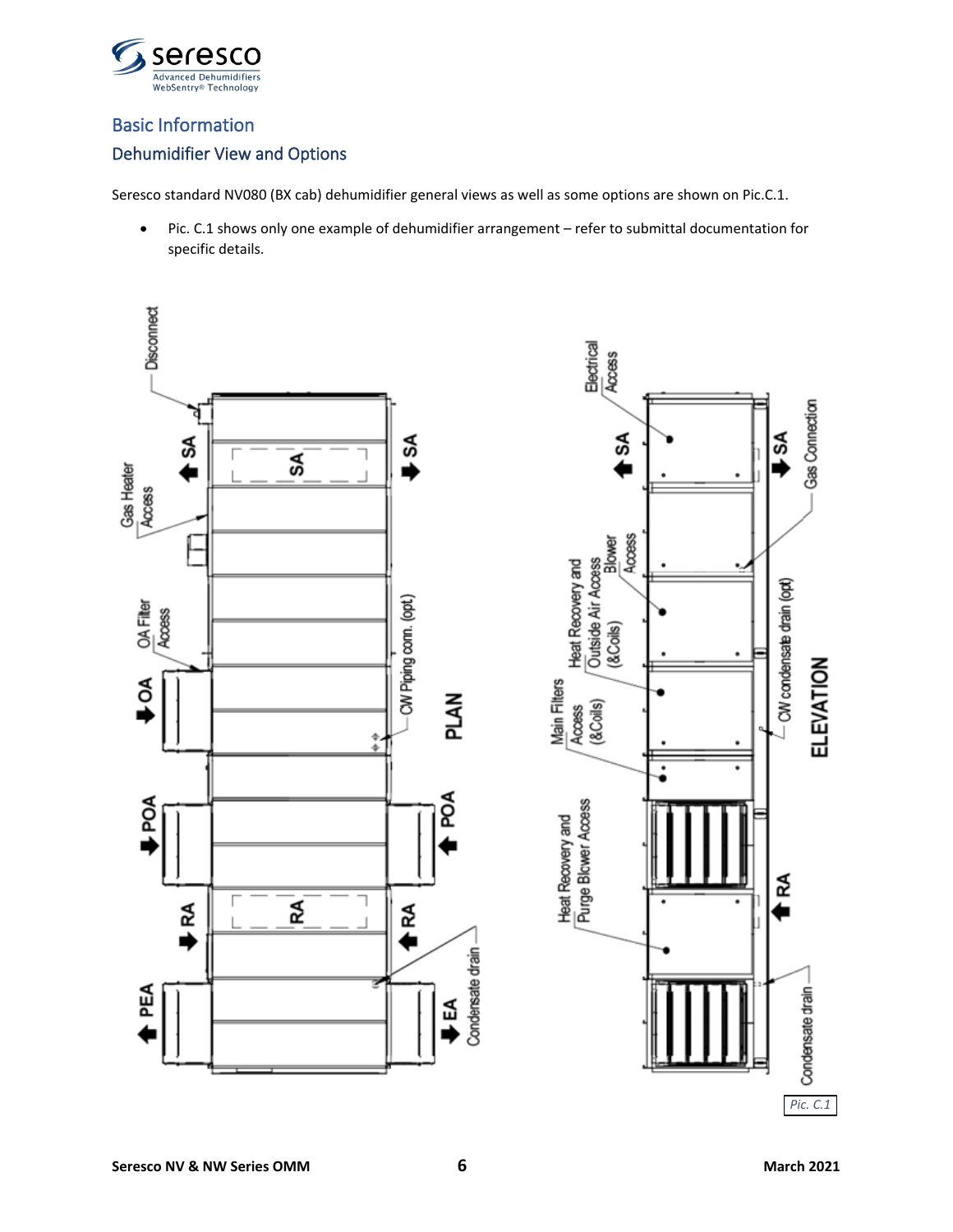

# **NV Dehumidifier Options**

- Indoor or outdoor installation.
	- $\circ$  Pic. C.1. shows outdoor model, equipped with louvers (to protect air intake and discharge openings from elements). Indoor model would have ducts connected to respective openings, no louvers would be needed.
- Cabinets capable of delivering supply and outside nominal airflows\* as follows:
	- o NV-080, BX Cab, 8,000 CFM
	- o NV-200, AA Cab, 20,000 CFM
	- o NV-320, CC Cab, 32,000 CFM
	- o NV-600, DD Cab, 64,000 CFM
		- \* At 1" ESP. Airflow capability varies depending on external static pressure.
- Airflow/ductwork connection options \* as shown on Pic. C.1 and described below (some option locations availability depends on the dehumidifier installation – indoor or outdoor):
	- o **Return Air** (**RA**) ductwork connection top, bottom, end, sides.
	- o **Supply Air** (**SA**) ductwork connection top, bottom, sides.
	- o **Min Outdoor Air** (**OA**) ductwork connection/termination top, sides.
	- o **Min Exhaust Fan** (**EF**) and **Purge Fan** (**PF**) ductwork connections/terminations end, sides.
	- o **Purge Outdoor Air** (**POA**) ductwork connection/termination top, sides.
- Optional *Space Heating* hot water coil, electric or gas heater \*\*.
- Optional *Space Cooling* chilled water coil
- Optional *Heat Recovery* (HR) circuit.

 \* *All available options (ductwork connections, aux options etc.) are shown. Refer to the submittal and other relevant documentation for your dehumidifier's options.*

 *\*\* For specific details on space heating (hot water, gas, electric) option, refer to the submittal and other documentation:*

- *Gas-fired duct heater can be installed internally (fitted inside the dehumidifier at the factory) or provided for field installation (to be fitted in the supply air ductwork).*
- *Electric heater or hot water coil, depending on capacity, model, size, etc., can be installed externally (mounted on the top of SA opening or fitted in the supply air ductwork) or internally. Refer to your dehumidifier's submittal documentation.*

# **Attention! Equipment Clearances and Dimensions!**

**CAUTION!** For equipment proper operation, maintenance and service, respective clearances should be maintained. Generally, 30" clearances to the equipment must be kept for the maintenance and service purposes. For the specific required clearances information, as well as dehumidifier overall dimensions, distances to pipe connections, duct connections etc., refer to the submittal documentation.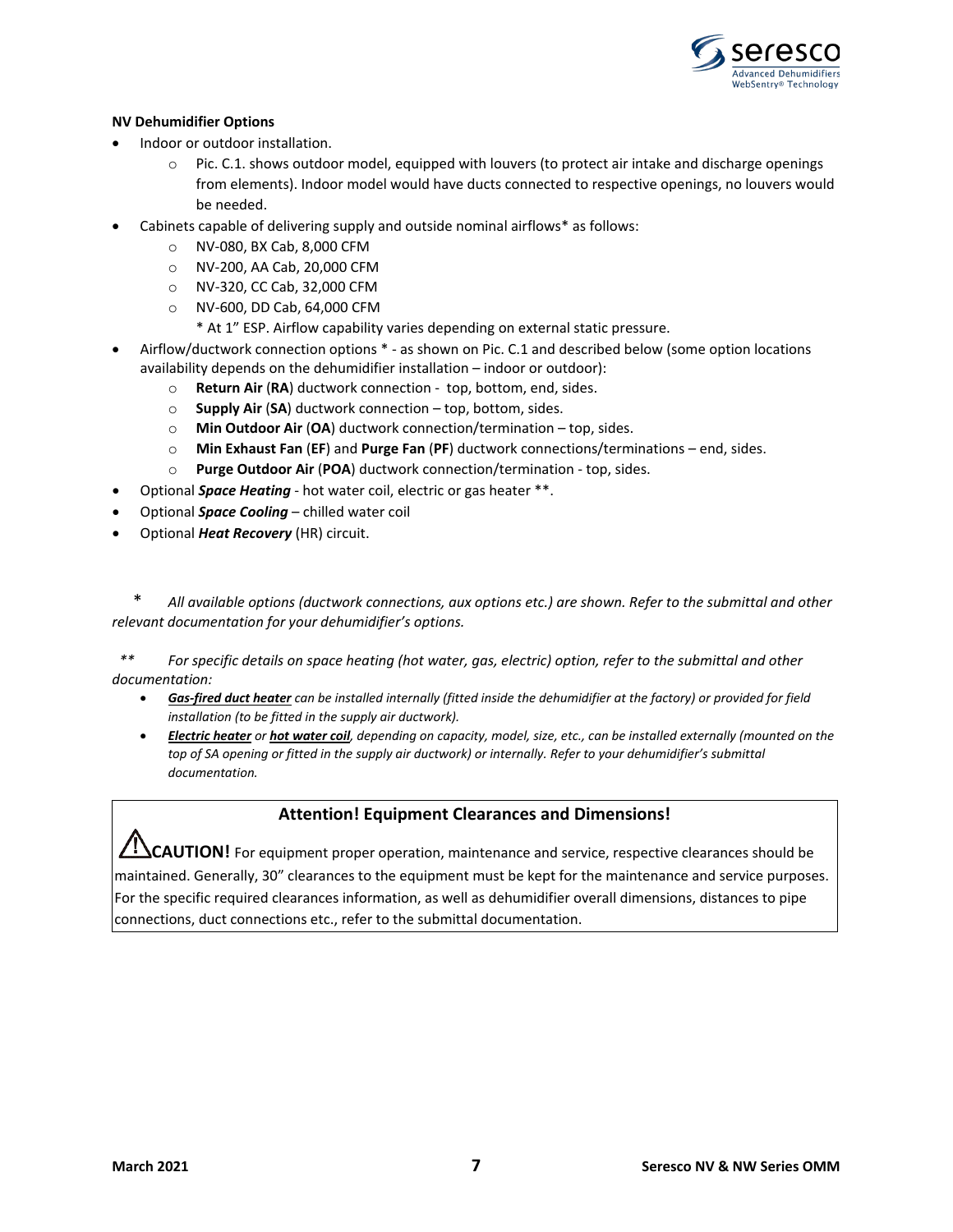

#### **NW Dehumidifier Options**

- Indoor or outdoor installation.
	- $\circ$  Pic. C.1. shows an outdoor model, equipped with louvers (to protect air intake and discharge openings from elements). Indoor model would have ducts connected to respective openings, no louvers would be needed.
- NW model numbering follows classic NE and NP model numbering for refrigeration tons. Since NW units have chilled water coils for dehumidification instead of evaporators, these numbers do not apply. Instead, below are typical airflow capacities by cabinet:
	- o NW-002 to 003, S Cab, 1,750 CFM
	- o NW-004 to 007, RV/RH/SLX Cab, 4,000 CFM
	- o NW-008 to 016, BV/BH/BX Cab, 8,000 CFM
	- o NW-208 to 214, 2RH Cab, 7,200 CFM
	- o NW-216 to 232, 2BH Cab, 14,400 CFM
	- o NW-018 to 128
		- AA Cab, 20,000 CFM
		- CC Cab, 32,000 CFM
		- **DD Cab, 64,000 CFM**
		- \* At 1" ESP. Airflow capability varies depending on external static pressure.
- Space Dehumidification via Chilled Water Coils capacities vary depending on water plant chiller capabilities
- Airflow/ductwork connection options \* as shown on Pic. C.1 and described below (some option locations availability depends on the dehumidifier installation – indoor or outdoor):
	- o **Return Air** (**RA**) ductwork connection top, bottom, end, sides.
	- o **Supply Air** (**SA**) ductwork connection top, bottom, sides.
	- o **Min Outdoor Air** (**OA**) ductwork connection/termination top, sides.
	- o **Min Exhaust Fan** (**EF**) and **Purge Fan** (**PF**) ductwork connections/terminations end, sides.
	- o **Purge Outdoor Air** (**POA**) ductwork connection/termination top, sides.
- Optional *Space Heating* hot water coil, electric or gas heater \*\*.
- Optional *Heat Recovery* (HR) circuit.

 \* *All available options (ductwork connections, aux options etc.) are shown. Refer to the submittal and other relevant documentation for your dehumidifier's options.*

 *\*\* For specific details on space heating (hot water, gas, electric) option, refer to the submittal and other documentation:*

- *Gas-fired duct heater can be installed internally (fitted inside the dehumidifier at the factory) or provided for field installation (to be fitted in the supply air ductwork).*
- *Electric heater or hot water coil, depending on capacity, model, size, etc., can be installed externally (mounted on the top of SA opening or fitted in the supply air ductwork) or internally. Refer to your dehumidifier's submittal documentation.*

# **Attention! Equipment Clearances and Dimensions!**

**CAUTION!** For equipment proper operation, maintenance and service, respective clearances should be maintained. Generally, 30" clearances to the equipment must be kept for the maintenance and service purposes. For the specific required clearances information, as well as dehumidifier overall dimensions, distances to pipe connections, duct connections etc., refer to the submittal documentation.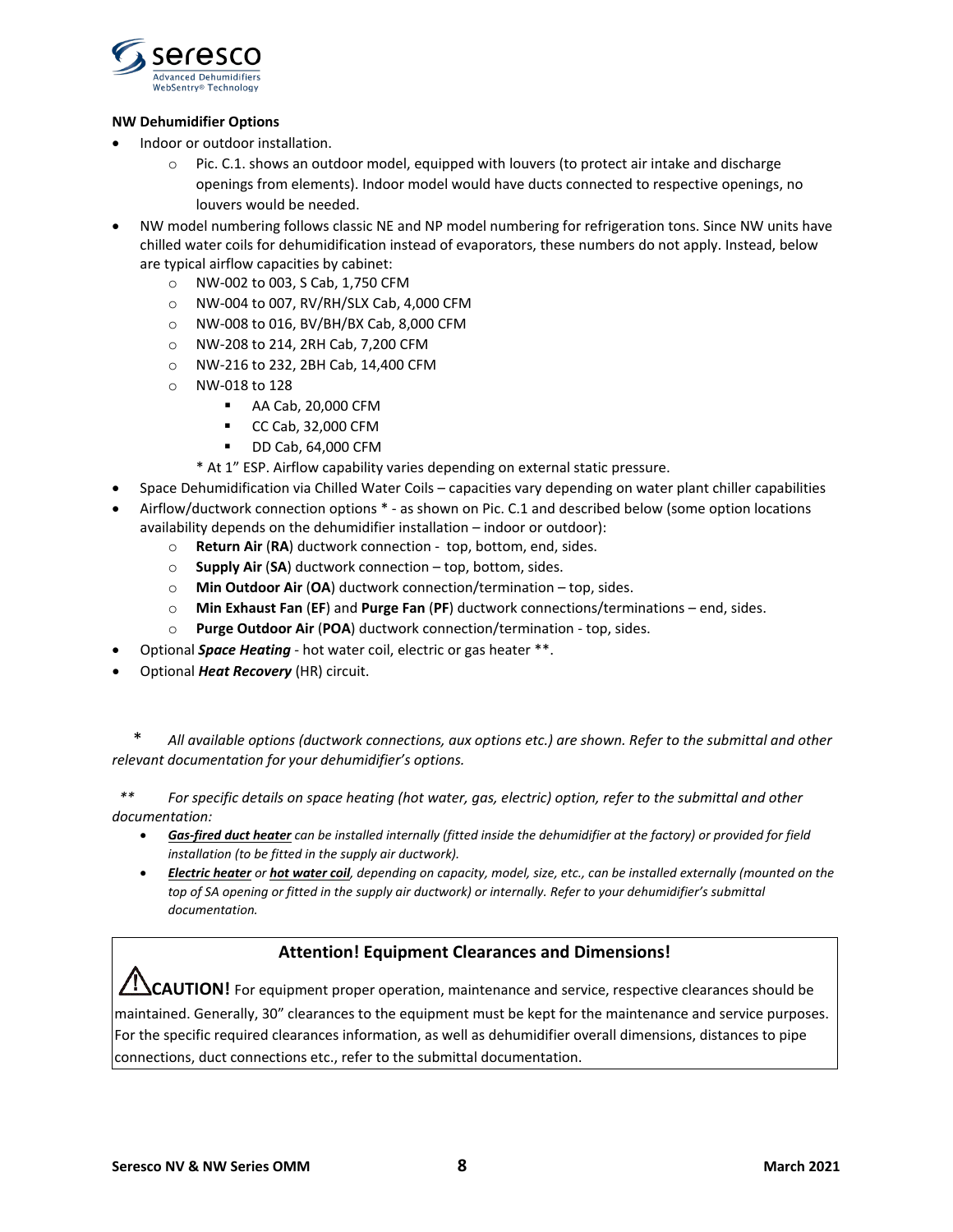

# Dehumidifier External Systems Connection

Pic. C.1 shows provisions for external systems connections, including ductwork, electric power and control wires and various piping connections.

**CAUTION!** This manual shows general/default connections' location. For details regarding specific dehumidifier's connections (actual location, piping sizes and position dimensions, circuit type and flow direction etc.), refer to the dehumidifier's submittal documentation as well as dehumidifier's labels and stickers.

- $\checkmark$  All of the below piping systems are optional and may not be present in each dehumidifier.
- **Condensate Drain Line (heat recovery)** bottom, side (through the dehumidifier base).

**NOTE.** Dehumidifier MUST be equipped with a P-trap at the condensate connection for proper operation! If dehumidifier is requested from the factory without P-trap, one **MUST** be installed on site prior to dehumidifier being commissioned. Refer to the **Installation Manual** for details.

- **Space Cooling connection –** bottom, side.
- **Space Heating (Hot Water connection)** bottom, side.
	- $\circ$  Some connection location options, for heating pipe lines, are limited to indoor installation only refer to submittal documentation
- **Space Heating (Gas Heater connection, gas line)**. If the dehumidifier is equipped with a gas heater (e.g. gas furnace) for space heating purposes, the *gas* line connection is to be brought to the gas heater directly.

**WARNING! Gas Line.** The gas line must be installed in accordance with respective device documentation and local codes and regulations.

• **Electric Power and Control Connection**. Electric power is normally brought to the dehumidifier disconnect (see Pic. C.1). If dehumidifier is not equipped with it, power lines to be brought directly to the main electric panel. Also, provisions are made to bring control and communication connections through the dehumidifier roof at the service vestibule.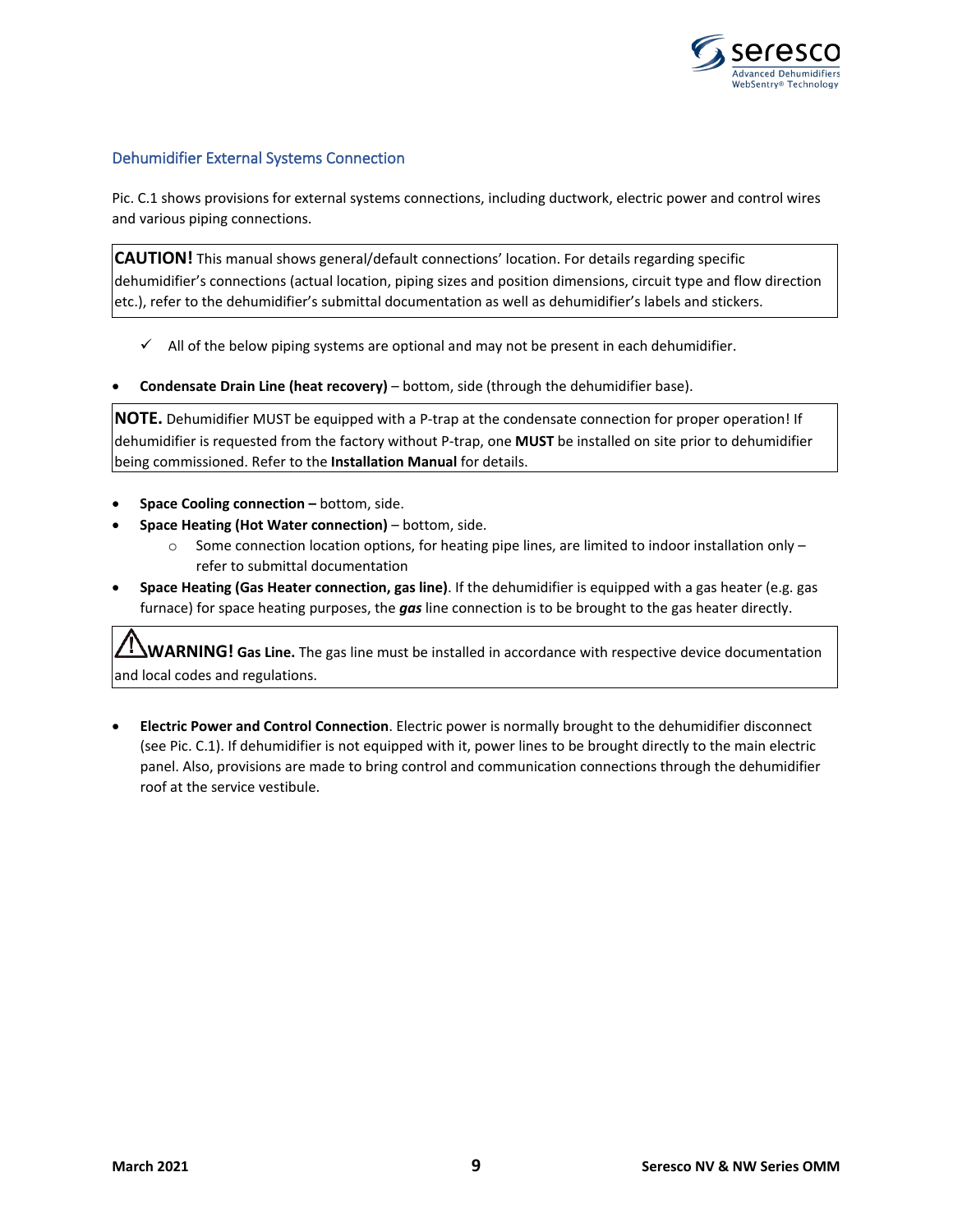

# Equipment Specific Data

Specific information for individual dehumidifiers is provided in the following methods:

*Main Label* (Pic. C.5)*:* the manufacturer tag attached to the front of the dehumidifier includes the dehumidifier's most critical data:

- $\checkmark$  General data including:
	- o Serial number
	- o Dehumidifier model (nomenclature)
	- o Design room conditions (air temperature and humidity)
	- o Heat recovery glycol type & charge
- $\checkmark$  Operational data, including:
	- o Electrical & airflow data (dehumidifier voltage, CFM, etc.)
	- o Auxilliary system data (e.g. auxiliary heating)

*Labels and Stickers*: attached when applicable to the exterior and interior of the dehumidifier to show:

- $\checkmark$  External systems connections location/direction (space heating, space cooling, condensate)
- $\checkmark$  Air filter locations, quantity, and size.
- $\checkmark$  Additional Info (warning, caution stickers, etc.)

**Wiring Diagrams:** attached to the interior side of the dehumidifier, depict dehumidifier control and power wiring.

| Seresco   Advanced Dehumidifiers                        |              |                                      |                                         |                                   |                       |
|---------------------------------------------------------|--------------|--------------------------------------|-----------------------------------------|-----------------------------------|-----------------------|
|                                                         |              | <b>General Data</b>                  |                                         |                                   |                       |
| Serial Number: 16091815                                 |              |                                      |                                         |                                   |                       |
|                                                         |              |                                      | Unit Model: NE-004-PB-X-P3NB1162G2C4AD3 |                                   |                       |
| Condenser Model: NC-B-1V-CUC-S                          |              |                                      |                                         |                                   |                       |
|                                                         |              | Application: OUTDOOR USE             |                                         |                                   |                       |
| <b>Design Room Conditions:</b>                          |              | 75 °F                                | 54 % R.H.                               |                                   |                       |
| <b>Refrigerant Type:</b>                                |              | <b>Refrigeration Data</b>            |                                         |                                   |                       |
| Factory Charge (CKT 1):                                 |              | <b>R410A</b><br>$21$ lbs             |                                         | Oil Charge (CKT 1) : 11 oz POE    |                       |
| High Pressure Cutout (Switch):                          |              | 600                                  | psig                                    |                                   |                       |
| Low Pressure Cutout (Switch) :                          |              | 50                                   | psig                                    |                                   |                       |
|                                                         |              |                                      |                                         |                                   |                       |
|                                                         |              | <b>Electrical &amp; Airflow Data</b> |                                         |                                   |                       |
| MCA (Minimum Wire Size):                                |              | 30.0                                 |                                         | <b>Use Copper Conductors Only</b> |                       |
| MOP (Max Fuse or CKT BKR):                              |              | 45.0<br>(HACR type NEC)              |                                         | System Voltage: 208/3/60          |                       |
|                                                         | Qty          | Voltage                              | <b>CFM</b>                              | <b>HP</b>                         | <b>FLA</b>            |
| Supply Motor:                                           | $\mathbf{1}$ | 208/3/60                             | 1600                                    | 2.2                               | 5.0                   |
| Outdoor Air Intake:                                     |              |                                      | 400                                     | ٠                                 |                       |
| <b>OACC Blower Motor:</b>                               | 1            | 208/1/60                             |                                         | 0.6                               | 2.6                   |
| <b>Gas Heating Package:</b>                             | 1            |                                      |                                         |                                   |                       |
|                                                         |              |                                      |                                         | LRA                               | <b>RLA</b>            |
| <b>Compressor Motor:</b>                                |              | Qtv<br>1                             |                                         | 123.0                             | 17.6                  |
|                                                         |              | <b>Pool Heating Data</b>             |                                         |                                   |                       |
| Pool Water Flow (Total):                                |              | 7.0 GPM                              |                                         | Pressure Drop:                    | $3.0$ psi             |
| Max. Inlet Pressure: 60.0 psi                           |              |                                      |                                         | <b>Connection Size:</b>           | <b>0.75 NPT</b>       |
| <b>Auxiliary Heating Data</b>                           |              |                                      |                                         |                                   |                       |
| Gas Heater Output: 80 MBH                               |              |                                      |                                         | Gas Connection Size: 0.75 NPT     |                       |
| Gas Pressure Input (Min/Max): 7.0 / 14.0 in-H2O         |              |                                      |                                         |                                   |                       |
| Boiler Loop Capacity : 7 U.S. Gal. 33% Propylene Glycol |              |                                      |                                         |                                   |                       |
| Seresco Technologies Inc.                               |              |                                      |                                         |                                   |                       |
| www.serescodehumidfiers.com                             |              |                                      |                                         |                                   | <b>MADE IN CANADA</b> |
|                                                         |              |                                      |                                         |                                   |                       |
|                                                         |              |                                      |                                         |                                   | Pic. C.5              |

**Note:** The main label shown above is just an example.

# **Attention! Glycol Circuits.**

Unless otherwise indicated, equipment that is equipped with heat recovery option contains a heat recovery circuit that is factory-charge with a water/glycol mixture; normally, rust inhibitor-infused food-grade propylene glycol is used.

Glycol mixture concentration is normally shown on Main Label – refer as needed.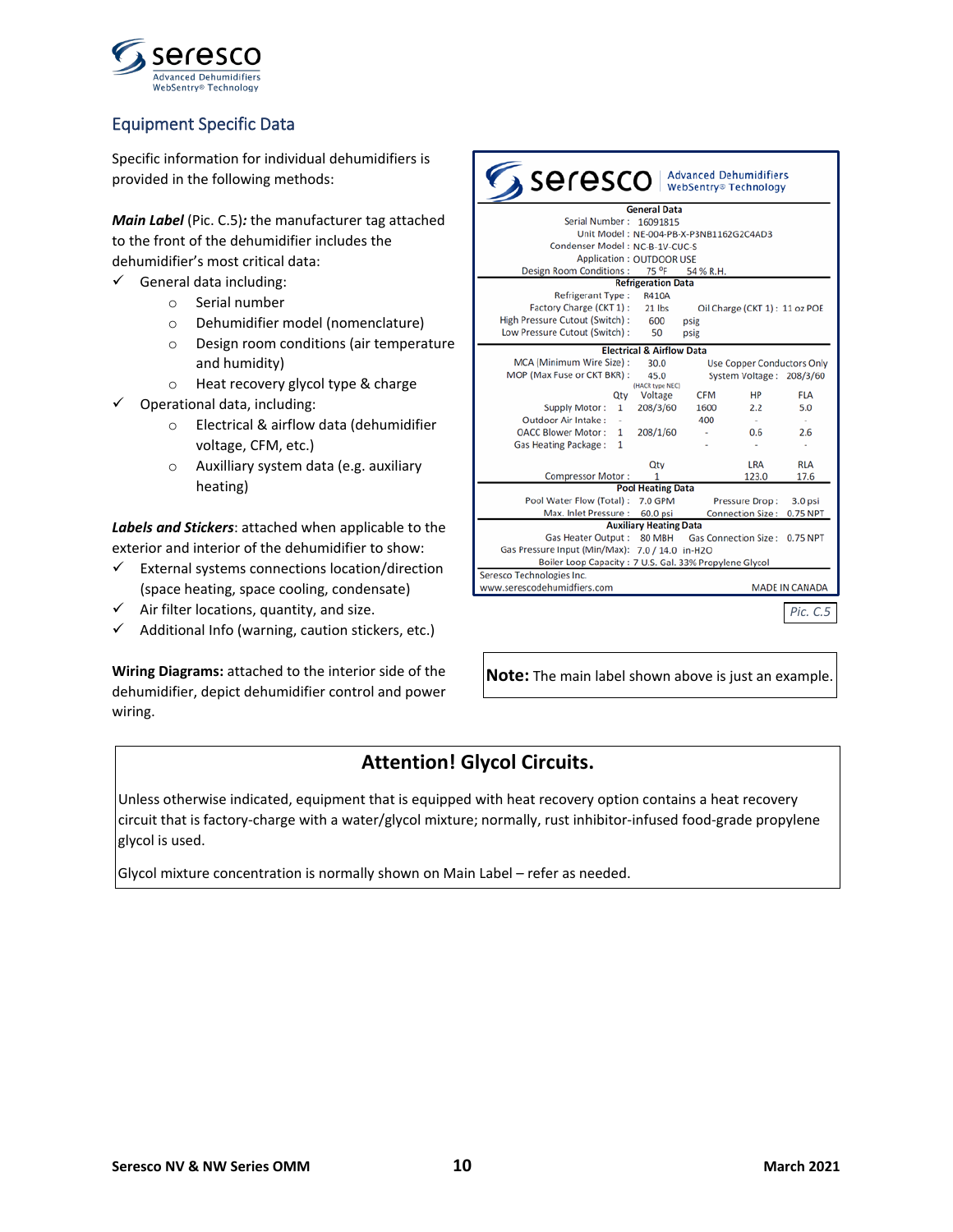

# Layout and Components

The general layout and components location is the same for all dehumidifiers of current type, however some may vary, based on the dehumidifier's specific options – refer to submittal documentation. Pic. D.1 below shows all/most available options for the NV-080 (BX cab), some of which may not be present on your dehumidifier.

# Dehumidifier Main Components

- **Main Blower** (1) is in the main blower compartment downstream of the min outdoor air opening.
- **Main Electric Panel** (2) is typically on the supply end. Some models are equipped with multiple main blowers.
- **Min Outdoor Air (OA) Opening** (4) is optionally equipped with a motorized damper and filter(s). The **Manual OA Damper** (5) is usually used to set proper amount of outdoor air intake; in some cases, it could be equipped with modulating actuator for automatic adjustment of outdoor air intake.
	- o Outdoor-installed dehumidifier would have **louver(s)** (76) installed at the OA opening.
- Optional **Min Exhaust Fan (EF) Assembly** (6) (fan and motorized damper) is located on the dehumidifier's return air side; Exhaust Air opening in outdoor-installed dehumidifier is equipped with **louver(s)** (76) also.
	- Min Exhaust Fan Assembly is hinged and could be opened for better access to the fan electric box.
- Dehumidifier, equipped with **Heat Recovery (HR)** option, would have **HR glycol coils** (71), installed at **the Min Exhaust (EF)** and **Min Outdoor Air (OA)** openings, and **HR pump** (72), installed in return air compartment.
	- o If HR option is present, **Min Exhaust Fan Assembly** would normally be equipped with a filter rack.
- If dehumidifier is equipped with **Purge** option, additional **Purge-exhaust fan (PF)** (73) with motorized damper would be installed on dehumidifier's return air side, as well as additional **("Purge") Outdoor Air (POA)** (74) opening(s), equipped with motorized dampers, would be located directly upstream of **Main Filter Rack** (9). Motorized **Return Air (RA) damper** (75) would be located between return air side and POA opening(s).
	- o Outdoor- installed dehumidifier would have **louvers** (76) installed at the **Purge-exhaust fan** and **Purge Outdoor Air** openings.
- **Main Filter Rack** (9) is downstream of POA openings to protect downstream hot water or chilled water coils.
- **Space Cooling** (10b), typically located downstream of the **main filter rack**. For NV models, this option is for sensible cooling only while the NW also uses this coil for Space Dehumidification.
- **Space heater** (11a and 11b) location, if the dehumidifier is equipped with one, may vary:
	- o *Hot water coil* or *Electric heater* (11a) is usually located downstream of the **main filter rack**;
	- o *Gas heater* (11b) is usually located immediately after the main blower(s), however, in some cases it could be installed externally.
- **Main Electric Panel** contains **Main Control Board** (17), **Operator Panel** (18) and other electrical components. **Disconnect** (77), if one is installed, is usually located on the outer wall, opposite to **Main Electric Panel**.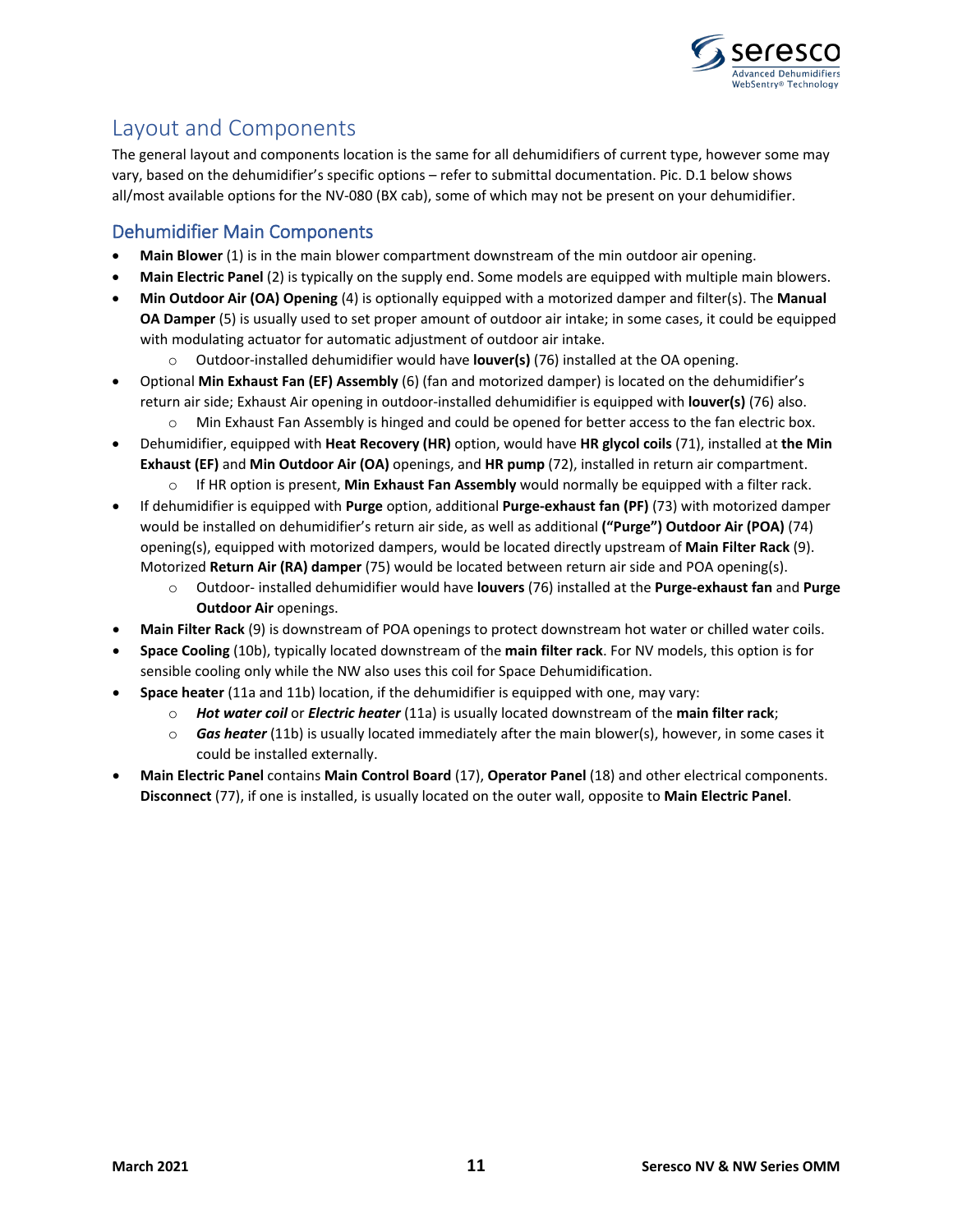



*Pic. D.1*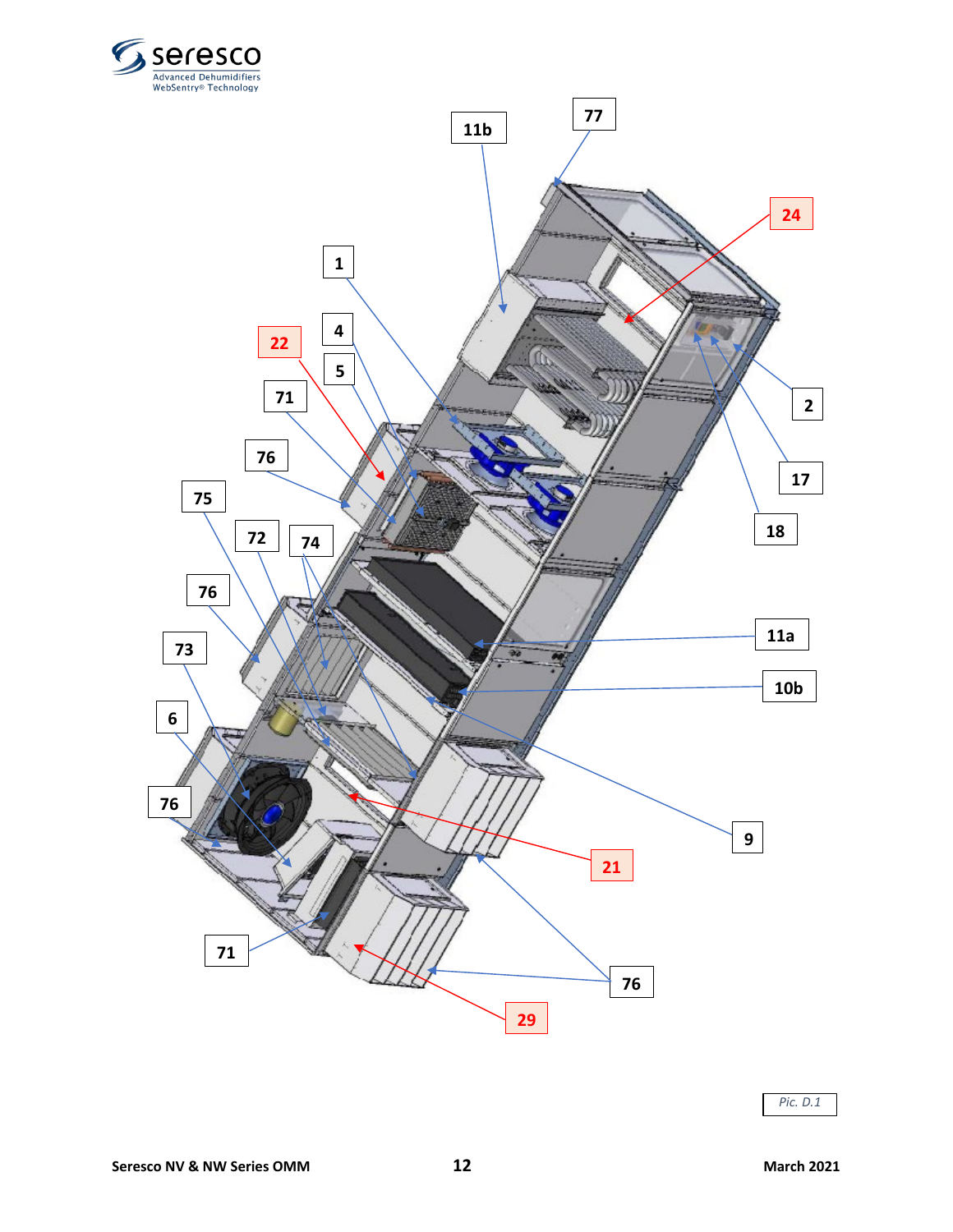

# Control System

The dehumidifier control system is composed of sensors, spread throughout the dehumidifier, **Main Control Board**, **Operator Panel** and other electric components, located in the **Main Electric Panel.**

**Temperature Sensors** (Pic. D.2):

- a) *Temperature* sensors (thermistors) are used to monitor air and water temperature;
- b) *Combo* sensor is used to monitor air temperature and humidity.



Sensors and safeties approximate location is shown on Pic. D.1 in red.

- **RA Combo Sensor** (21) measures temperature and humidity of the pool room air (Return Air) entering the dehumidifier. It is located at the return air ductwork connection to thedehumidifier.
- **OA Temperature Sensor** (22) measures outdoor air temperature; it's located at the OA filter rack.
- As an option, the combo sensor (instead of regular thermistor) can be installed at the OA intake to measure both the temperature and humidity of the outdoor air.
- **SA temperature sensor** (24) measures the temperature of the air leaving the dehumidifier (supplied to the premise). It must be located *downstream of the space heater*:
	- $\circ$  In some cases, where the space heater is external to dehumidifier, the sensor will be provided with the dehumidifier to be field-mounted into the supply air ductwork downstream of the space heater.
- If dehumidifier is equipped with **Heat Recovery** option, it could also have **Exhaust Air (EA)** T**emperature Sensor** (29), installed downstream of exhaust-side located heat recovery glycol coil.
- **Main Electric Panel,** apart from devices listed above (control board, OP, etc.) also contains **Voltage Monitor;** some optional control sensors and devices such as an air pressure differential sensor, current sensor(s). It may also be located in main electrical panel or in the dehumidifier in general.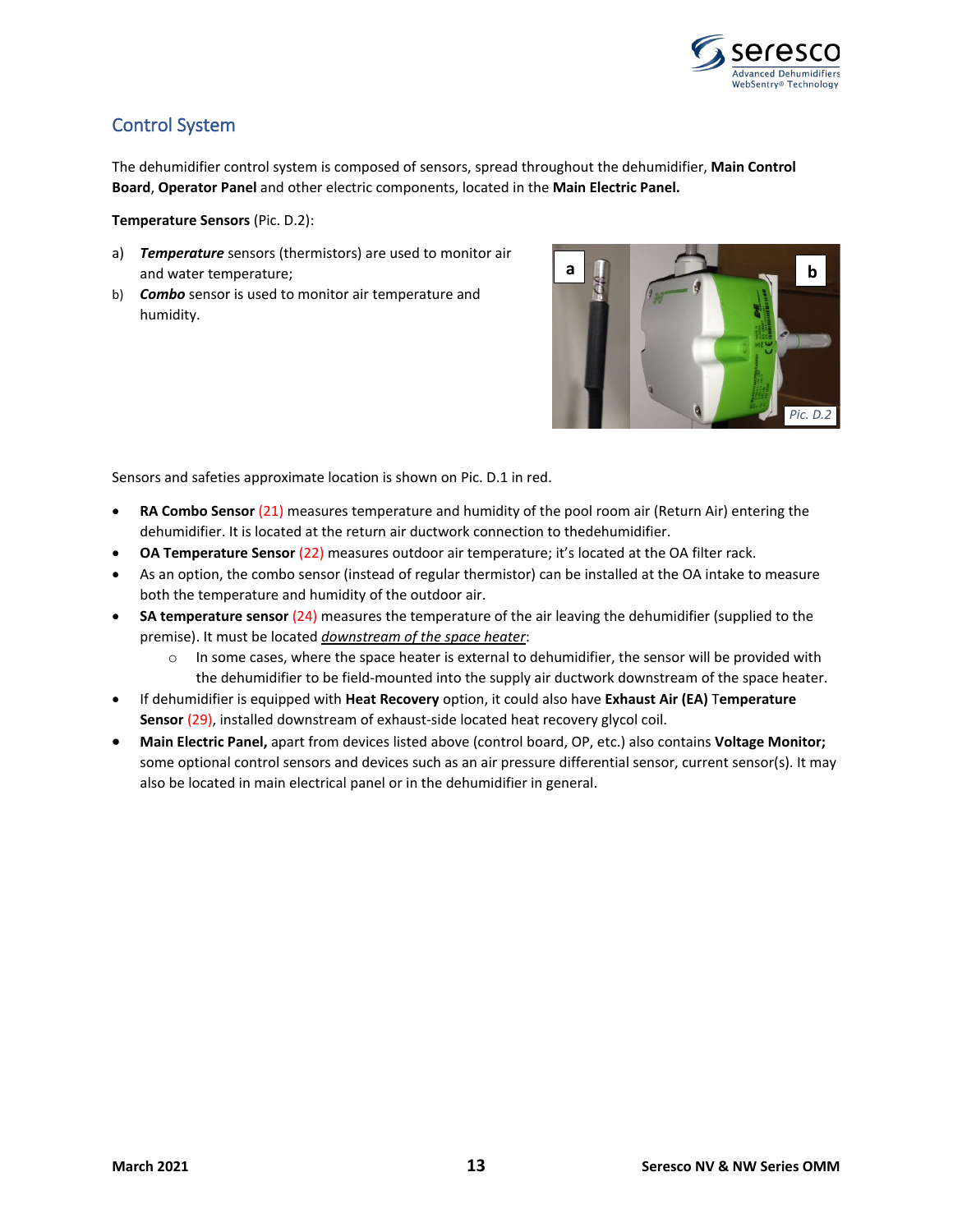

# Sequence of Operation

The dehumidifier's ventilation system establishes the required airflow through the dehumidifier. The control system compares air temperature and humidity to their desired values (set points) and proceeds to dehumidify, cool or heat the recirculating air.

# Set Points

The control system is constantly adjusting unit operation to achieve and maintain said parameters within couple degrees/percent of the set point.

Refer to the dehumidifier's main label for the design value of control parameters, as well as the following note.

**Note:** To ensure the dehumidifier's most economical operation, we recommend maintaining the following relationship between pool water and room air temperatures:

# **Room Air T = Pool Water T + 2˚F**

# Ventilation.

The **main blower** runs continuously, establishing required. The main blower speed is pre-set via adjustable variable signal.

**Minimum Exhaust Fan (EF),** if dehumidifier is equipped with such option, directs portion of return air outdoors. Like main blower, exhaust fan(s) speed is also controlled via adjustable (pre-set) variable signal, that varies based on scheduled ventilation mode (Occupied, Non-Occupied and Spectator) or call for Economiser Mode (as part of Air Conditioning and/or Dehumidification operation).

**Minimum Outdoor Air (OA) damper**, if dehumidifier is equipped with such option, opens to introduce fresh outdoor air into the premise. OA damper could be equipped with ON/OFF (simple fully open – fully closed) or modulating-controlled actuator; latter one would be controlled same way as minimum exhaust fan.

# Purge (Additional Exhaust) Option.

Along with **Min Exhaust Fan** and **Min Outdoor Air** damper, dehumidifier could have additional set of **exhaust (purge) fan(s)** (PF) and **purge outdoor air damper** (POA), commonly referred as **Purge**. Purge fan(s) and OA damper(s) function is to allow for higher exhaust and fresh air amount, up to complete (100%) air changeover (when all exhaust fans and OA dampers are at their max capacities).

**Purge Fan(s)** and **Purge Outdoor Air** damper(s) are controlled in the same fashion as **min exhaust fans** and **min outdoor air**. Some dehumidifiers may be equipped with additional **Return Air** damper: it closes in event of complete air changeover, separating return air side of dehumidifier from supply side (refer **to Layout and Components** chapter, as needed, for respective devices' location).

Complete air changeover, triggered manually, is known as **Purge Mode**.

• *Note*. *Externally installed Exhaust Fan(s) and Outdoor Air damper(s) could be also controlled by the dehumidifier control system. This applies to both, Minimum and Purge/Additional, fans and dampers.*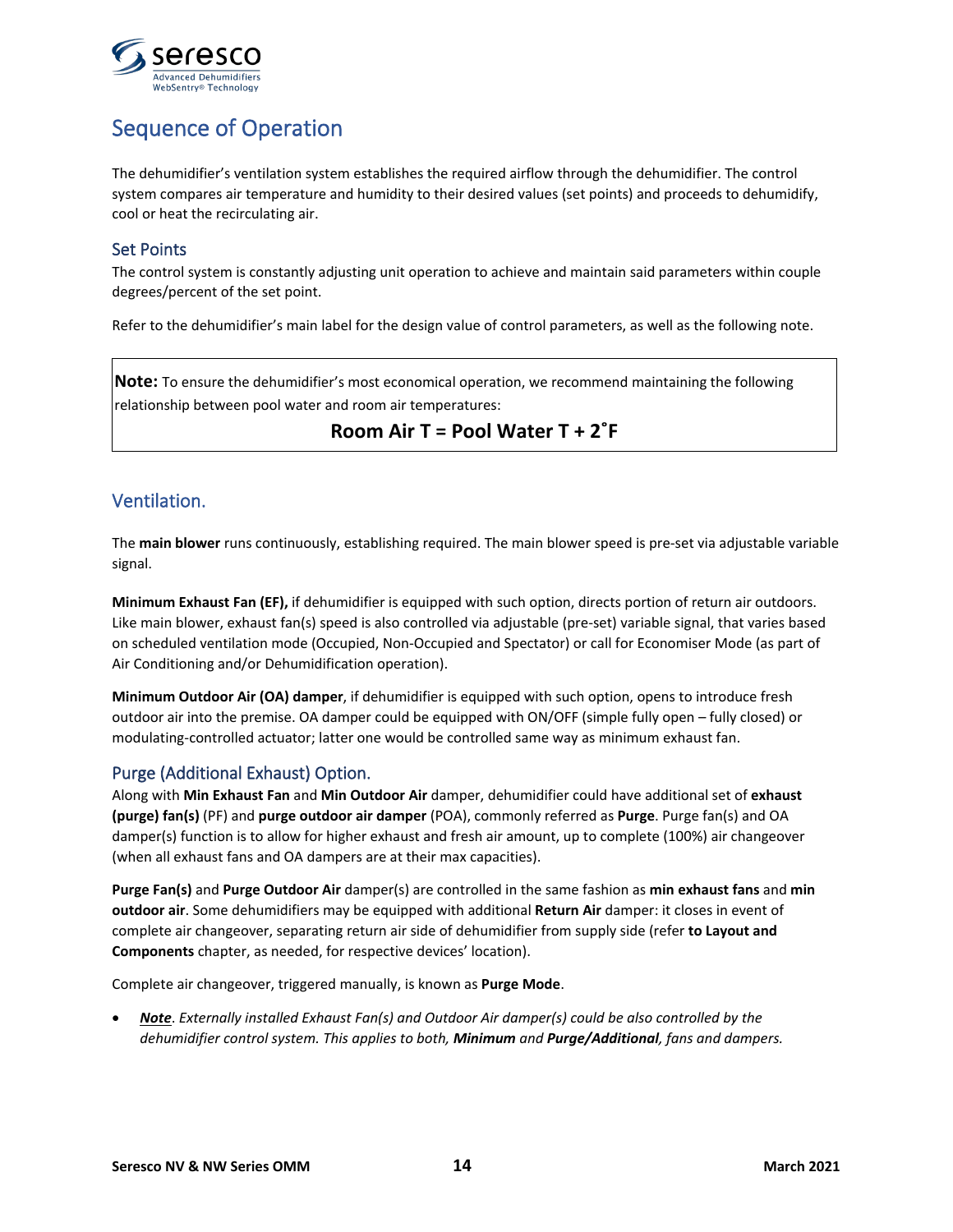

# Heat Recovery Option.

Dehumidifiers, packaged with Minimum Exhaust Fan and Minimum Outdoor Air damper, could also have additional **Heat Recovery** (HR) closed-loop glycol system.

**Heat Recovery** loop (see Pic. E.1 below) consists of two coils (air-to-glycol heat exchangers) and a pump, establishing glycol circulation between them. One coil, installed at exhaust air opening, recovers portion of exhausted air energy, another coil, installed at outdoor air intake, transfers this captured energy to entering outdoor air.



# Air Conditioning and Dehumidification

When premise air temperature goes over (exceeds) its set point, the dehumidifier control system issues a call for Air Conditioning Mode. Respectively, when premise air humidity goes over (exceeds) its set point, the dehumidifier control system issues a call for Dehumidification Mode. In some instances, these calls may co-exist.

To execute Dehumidification or Air Conditioning (Cooling) mode, control system, depending on current conditions, would resort to available means of cooling or dehumidification.

# Economiser Mode Option.

*Note*: Economiser Mode requires dehumidifier to be equipped with full (min and additional) exhaust and outdoor air options!

If outdoor air is dry and/or cool, it could be used to dehumidify and/or cool the premise. In this case, on call for Dehumidification or Air Conditioning mode(s), control system would simply increase exhaust fan(s) speed signal to direct more stale return air outside and bring in more outdoor (dry/cool) air in, thus reducing supply air humidity and/or temperature (as needed).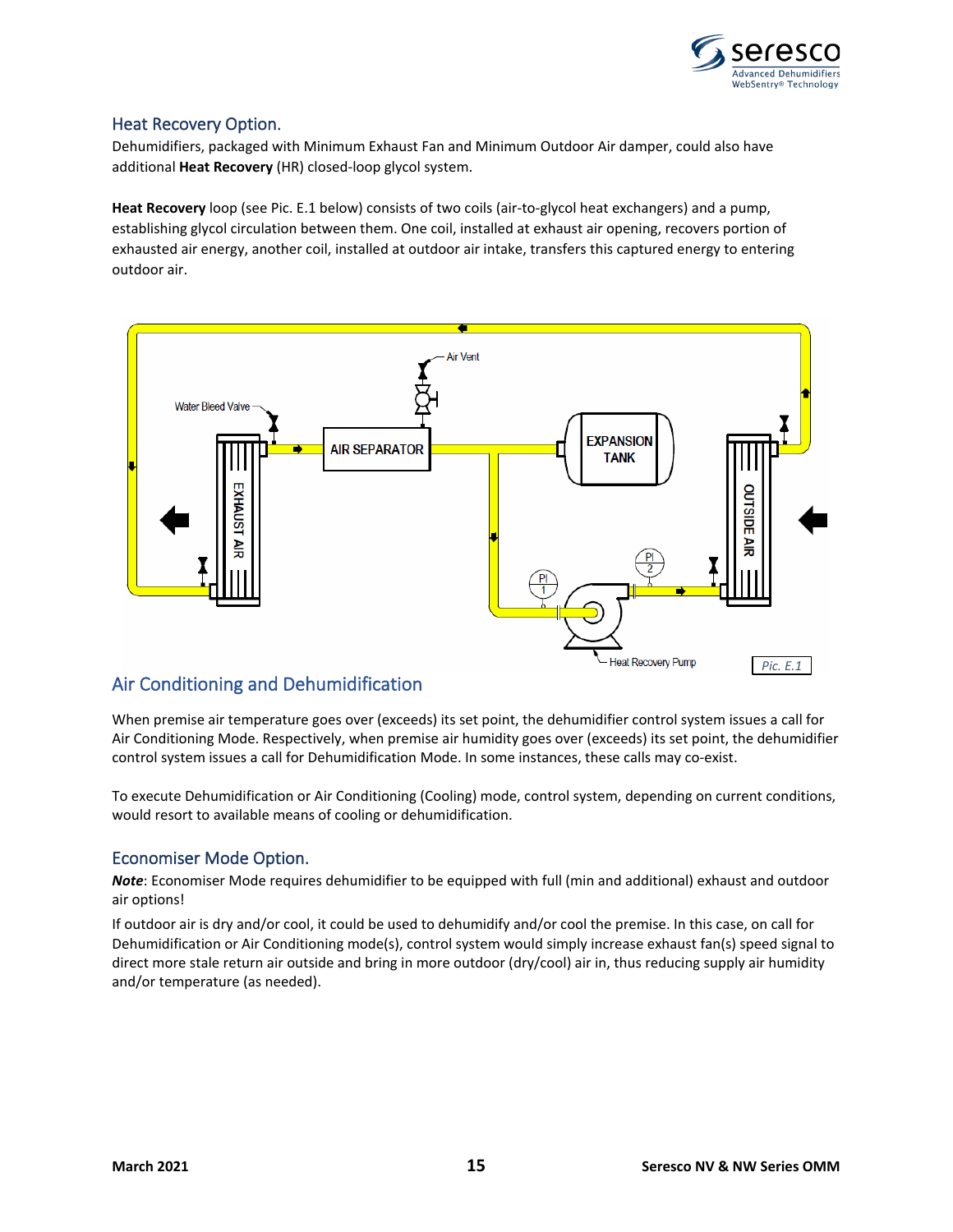

# Chilled Water Dehumidification – NW only

Upon receiving dehumidification demand signal, the chilled water coil control valve actuator(s) will be engaged for space dehumidification and cooling. The chilled water control valve(s) will stage coil operation as needed based on return air relative humidity.

# Space Heating

When premise air temperature drops below the set point, the dehumidifier control system issues a call for Space Heating Mode and engages space heater (electric heater, hot water coil with valve, gas boiler etc.) by sending space heating signal, respective to space heater control type - on/off, variable (0-10VDC), etc.

# Space Cooling

When premise air temperature rises above the set point, the dehumidifier control system issues a call for Space Cooling Mode and engages space cooler (Chilled water coil with valve) by sending space cooling signal, respective to space cooler control type - on/off or staged (multiple on/off valves).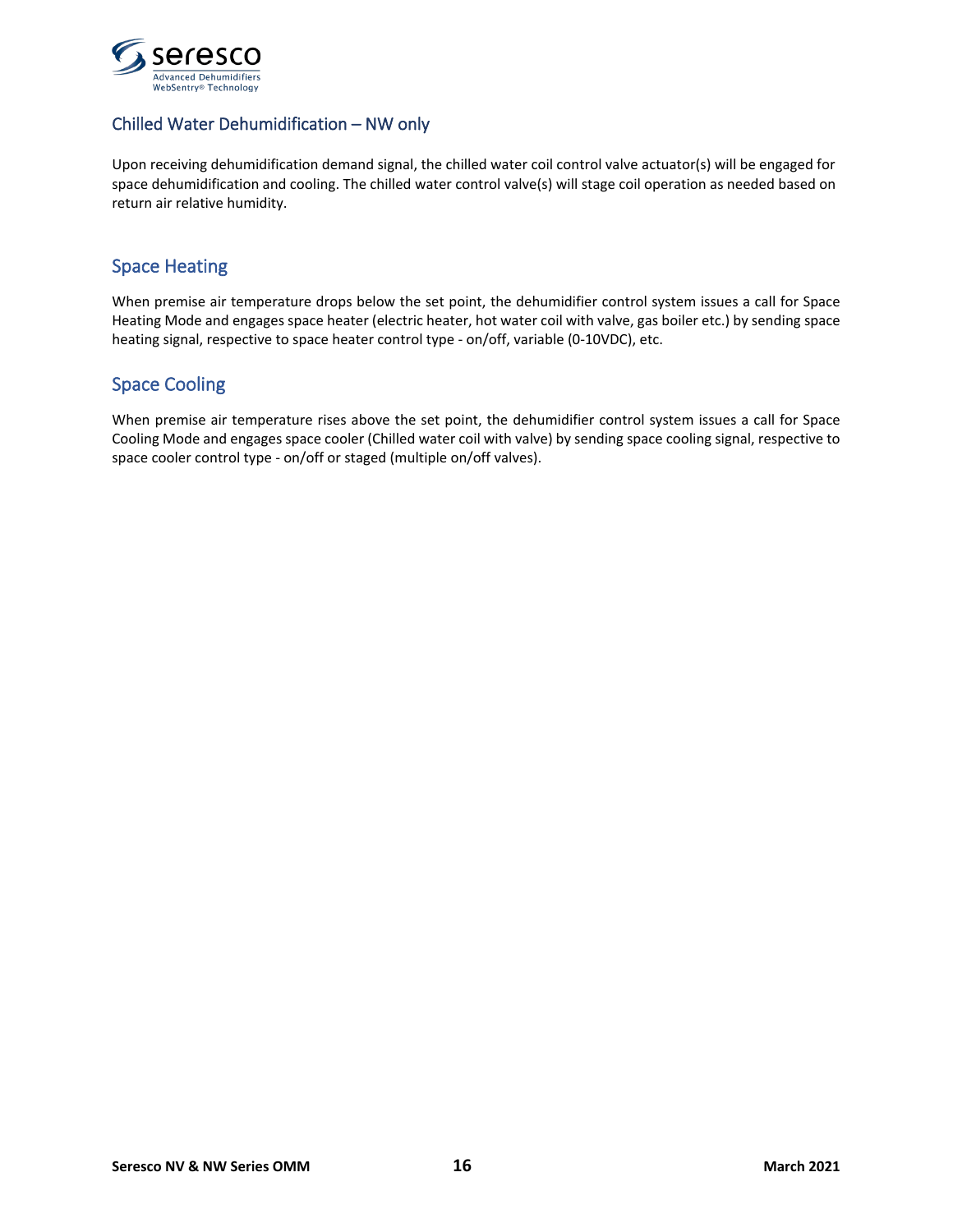

# Interface and Communication

# Touch Display Operator Panel

The Touch Display Operator Panel (OP), shown on Pic. F.1, is used as a main interface between the dehumidifier and operator. The same OP can be located in the dehumidifier main electric panel (default; used as a local OP) or installed remotely from the dehumidifier

• **NOTE:** length of CAT5 or CAT6 cable, between remote OP and the dehumidifier MUST NOT exceed 1000'!



# **Touch Display Menus:**

| <b>Home</b>     |
|-----------------|
| Logs            |
| User            |
| <b>Advanced</b> |
| <b>Help</b>     |

**Home** Opens/returns to the home page **Logs** Access to dehumidifier logs and log-related features *(Alarms,* etc.) **User** Access to user settings (*Setpoints*) and commands (*Stop/Restart* Dehumidifier, etc.) Access to advanced settings and features Context sensitive help presenting information related to the viewed page

# **Most common/basic maintenance tasks performed using Touch Display OP**

- **Adjust Setpoint –** in **User** menu: press the **User** button, then press the **Setpoints** button; select desired parameter (room air temperature etc.) and enter the desired value. Press the **Enter** button to confirm the entered value.
- **Stop/Restart Dehumidifier ––** in **User** menu: press the **User** button, then press the **System Restart** button;
	- o To stop and restart dehumidifier, press the **System Restart** button
	- o To reboot Touch Display OP, press the **Restart Display** button
- **Review Alarm records ––** done via the **Logs** menu: press the **Logs** button, then press the **Alarm Log** button.
- **Unlock device/dehumidifier, stopped and currently locked out on the alarm ––** done via **Logs** menu: press the **Logs** button, then press the **Current Alarms** button; press the **Clear** button next to the respective alarm (the alarm that's locked out the device or entire dehumidifier).

For detailed information on TouchDisplay OP refer to *DASV Touch Display Manual*, provided with the dehumidifier (or contact factory to obtain a copy).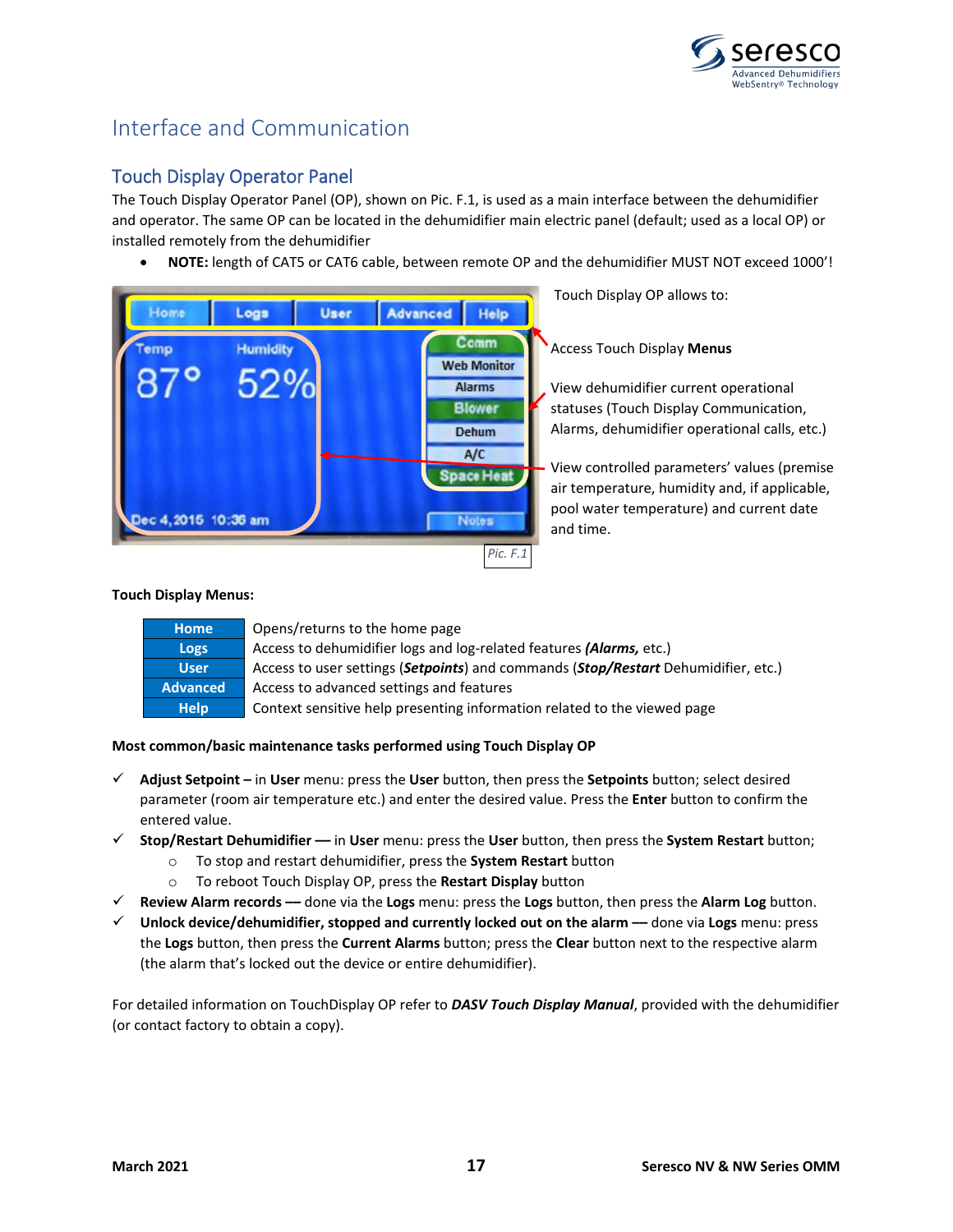

# Alarms

If the dehumidifier control system detects abnormal or unsafe for further operation situation, it issues A*larm* (notification of such situation accompanied by respective component or entire dehumidifier stoppage and/or lockout) or *Alert* (notification of minor abnormal situation without any devices' stoppage or lockout).

All alarms and alerts are recorded and can be viewed/cleared via the Touch Display OP:

- $\checkmark$  Viewed: to facilitate troubleshooting and addressing abnormal situation
- $\checkmark$  Cleared: to unlock stopped device or entire dehumidifier and allow for further operation

The table F.1 below lists the basic alarms with their descriptions and recommended initial troubleshooting.

| <b>Table F.1. Most Common Alarms/Alerts</b> |                                                        |                                          |  |
|---------------------------------------------|--------------------------------------------------------|------------------------------------------|--|
| Alarm                                       | <b>Alarm Description</b>                               | <b>Check</b>                             |  |
| No Air                                      | No air flow (air flow switch fault $-$ if air flow     | Check main blower operation and air flow |  |
|                                             | switch is installed)                                   | switch                                   |  |
| <b>Blower OL</b>                            | Main Blower overload/safety fault                      | Check main blower operation and its LED  |  |
|                                             |                                                        | light blinking pattern.                  |  |
| Fire                                        | Fire/smoke detector fault $-$ if detector is installed | Check external fire/smoke                |  |
|                                             | externally and connected to control board              | detector/system                          |  |
| Freeze                                      | Supply Air temperature is lower than Freezestat        | Check SA temperature readout, space      |  |
|                                             | Setting (default: 45 F)                                | heating system operation                 |  |
| Filter                                      | Alert, indicating that filter change timer has         | Clear the Filter alarm and cancel filter |  |
|                                             | lapsed $-$ if timer is activated                       | scheduler if not in use.                 |  |
| VM                                          | Voltage Monitor fault - power supply (phasing,         | Check Voltage Monitor info/status,       |  |
|                                             | voltage etc.) is outside of pre-set limits             | incoming power (voltage)                 |  |
| Heat                                        | Active when there is a heat recovery pump              | Check heat recovery pump operation       |  |
| Recovery OL                                 | overload alarm                                         |                                          |  |

 $\checkmark$  Note that proper and regular maintenance (example: keeping air filters and air-side coils clean) should reduce the chances of abnormal operations, dehumidifier alarm-related stoppages and downtime.

**CAUTION!** We recommend you have a qualified professional investigate and remedy all reoccurring alarm-related stoppages and lock-outs. Continuous dehumidifier restarting (clearing alarms) without addressing actual issues may result in equipment malfunction, premature wear, and failure.

For more details regarding alarms and alerts, refer to the *Alarms Description* information (available via Help feature in Touch Display OP); contact factory if needed.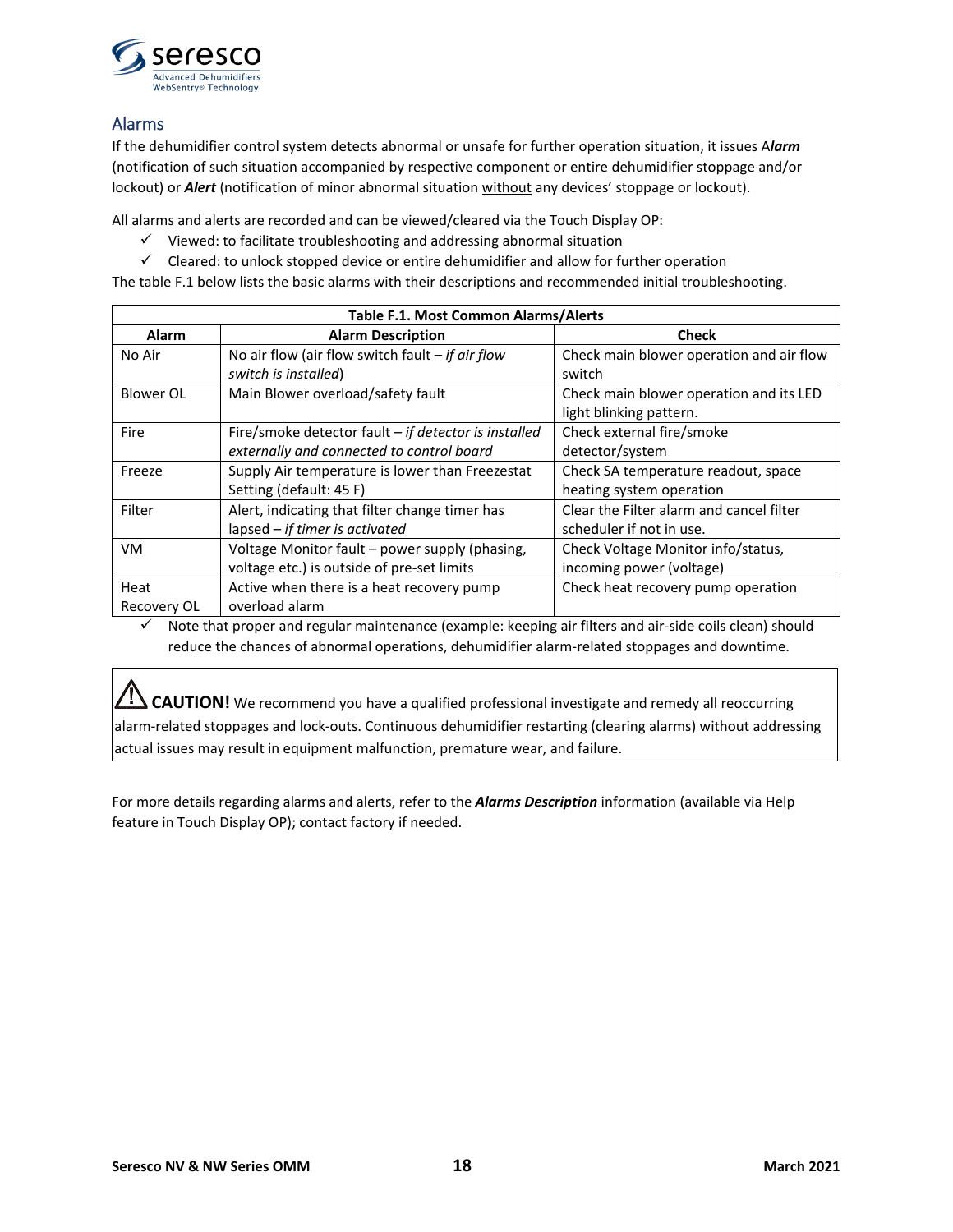

# Remote Communication

Although dehumidifier is designed to operate as a self-controlled device (not requiring any external control), communication between the dehumidifier and external control and monitoring systems is possible.

# **WebSentry**

*WebSentry* is an online tool (also referred to as Web Monitor), that allows for remote communication to the dehumidifier for various purposes such as monitoring, data collection, parameters adjustment, and notifications. This feature is included with all dehumidifiers and is useful for maintenance teams and service providers (HVACR technicians).

To establish Web Monitor communication, the dehumidifier must communicate with the factory server via the Internet:

- Connect the dehumidifier to a local network switch, router or wireless AP device (providing connection to a local network):
	- o Plug an Ethernet cable into the sub-board Ethernet RJ-45 jack (sub-board, called Core Module, is located on the main control board in the main electric panel) – see Pic. F.2.
		- **Note**: separate RJ-45 jack (plastic, black) is mounted on the control board directly, for TouchDisplay connection. Make sure to use the proper jack (metal-surface one, located on the sub-board) for Web Monitor connection.
- Configure, as needed, local server and dehumidifier network settings.

# BMS (Building Management System)

Communication to BMS can also be supported, depending on the type of communication protocol said BMS utilizes. The equipment control software supports most common of them

different control software variation might be required to support different BMS communication protocols. Contact factory if necessary.

**BACnet** (Internet, IP). Communication is established via the Ethernet cable (same method as Web Monitor).

 BACnet and Web Monitor communication can be used simultaneously.

**LON** or **Modbus**. Communication requires external wiring between dehumidifier main control board and BMS terminal. Wiring schematic is normally indicated on wiring diagram (provided with dehumidifier).

 $\checkmark$  If dehumidifier is equipped with LON communication option, it's normally provided with pre-wired LonWorks Gateway for communication purposes.

For more information about Web Monitor or BMS communication set up (connection, configuration, access, point cutsheets, etc.) – contact factory**.**

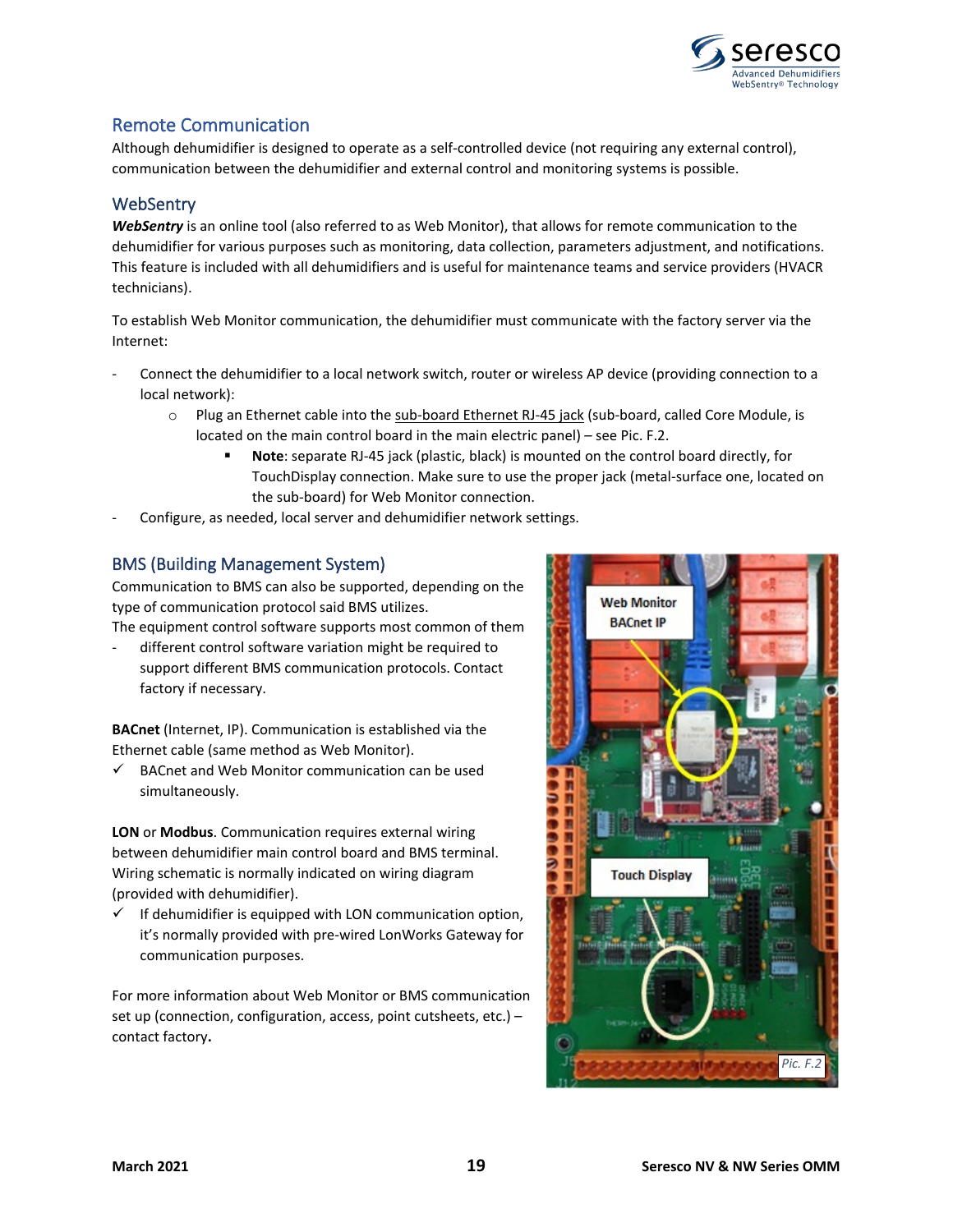

# Basic Maintenance

Although Seresco equipment is built for minimal service downtime, periodic preventative maintenance is required to ensure maximum reliability, safety, and operating efficiency.

**WARNING!** To ensure equipment longevity and proper and efficient operation, the dehumidifier and its auxiliary systems and devices **must** be **maintained** properly and regularly. It is recommended to create a **facilityspecific Routine Maintenance Program**.

Failure to maintain the equipment properly and regularly could result in personal injury, equipment damage or malfunction and will void the equipment warranty.

# **Maintenance and Safety**

Only qualified/properly trained personnel should attempt to perform respective maintenance tasks.

- When it is necessary to work with live electrical components, have a licensed electrician or other qualified professional perform the required task.
- **Be properly trained and equipped.** Some maintenance tasks may involve usage of power tools, chemicals, etc. Refer to such tools and materials data (manuals, MSDS, etc.). Responsible maintenance personnel should be:
	- o Properly trained to handle such tools and materials safely
	- o Equipped with proper personal protective equipment
- **Turn the power off.** Before performing any maintenance, disconnect all electrical power, including remote disconnect, and discharge all energy storing devices (VFDs, etc.) before servicing. Follow proper lockout procedures to ensure that power cannot be accidentally restored. Failure to follow provided safety warnings and labels could result in serious injury or death.
- **Be aware of potential hazards.** The equipment contains moving mechanical parts and surfaces with high temperatures. Before entering the dehumidifier and/or performing any equipment maintenance work, make sure that all moving parts are stopped, and it is safe to perform required task.

# **Maintenance Key Points**

Here are some basic/key maintenance considerations, pertinent to all dehumidifiers and their auxiliary systems:

- *Dehumidifier in mechanical room.* **No chemicals** should be stored **in the same mechanical room** where the dehumidifier is installed. Chemical fumes/off-gas can cause premature deterioration of the equipment. o Store chemicals in a separate, well-ventilated room.
- *Access to the Equipment.* Ensure that the **equipment is accessible** (minimum clearances are maintained): approaches to the dehumidifier are not restricted/limited with materials in mechanical room (indoor installed) or with snow (outdoor installed dehumidifiers, OACC and OAFC).
- *"MUST DO" maintenance task.* Although all other maintenance tasks are as important, these two maintenance tasks are the most common and most helpful*:*
	- o Maintain **clean air filters** (return, outdoor air filters, etc.). Make sure to replace dirty filters regularly.
	- o Maintain **clean air-side coils**. Make sure to clean coils regularly.
- *Pool Water Chemistry*. Incorrect pool water chemistry (improper pH level or high concentration of chlorine, sea salt or other corrosive additives etc.) can result in equipment premature wear or malfunction (let alone poor air quality in the pool and potential health issues) and will void the equipment warranty. Refer to pool water quality standards; contact factory as needed.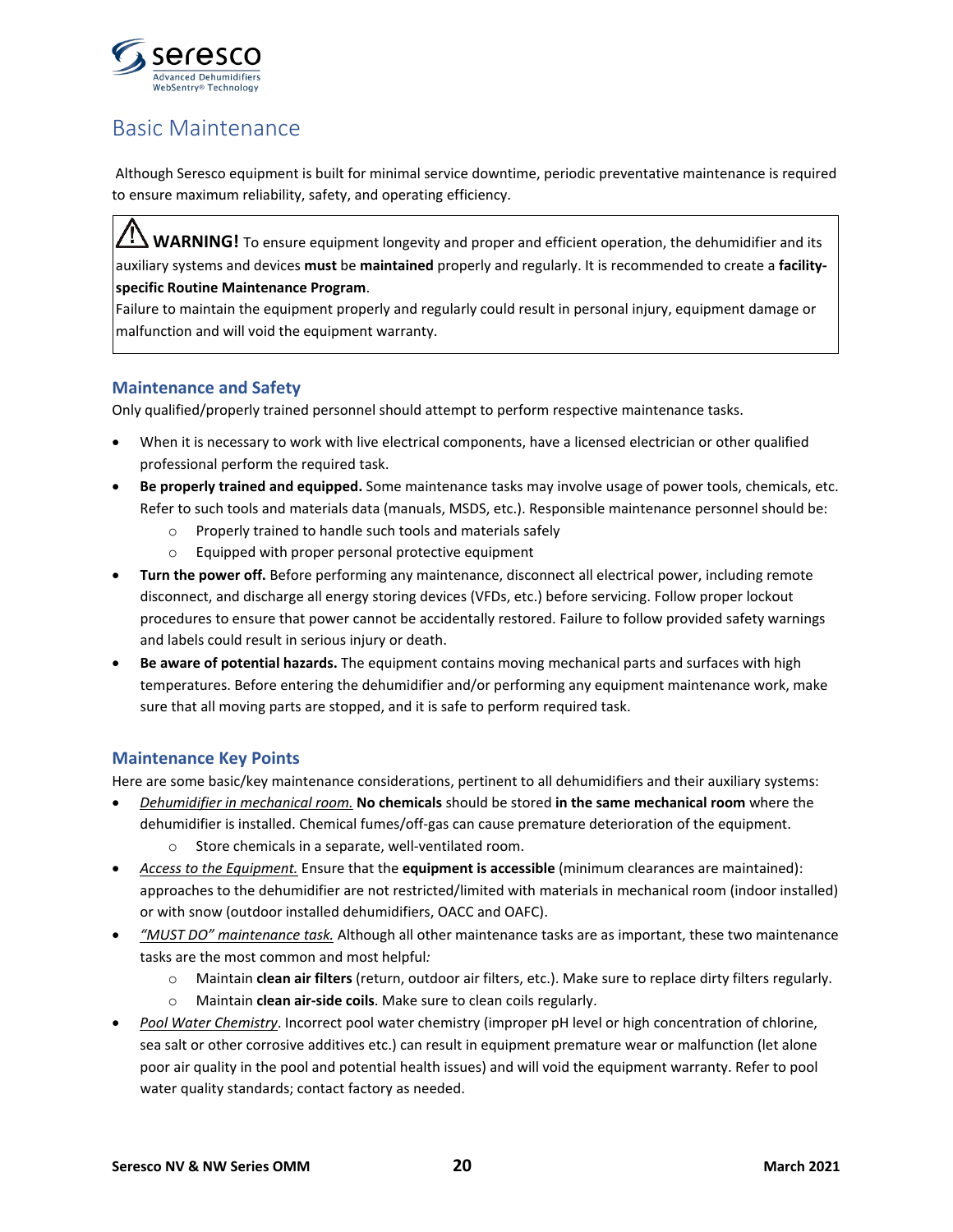

# **Routine Maintenance Program**

Creating facility-specific routine maintenance program and following it is vital to equipment longevity and efficient operation.

The suggested general maintenance operations and their frequency/intervals, listed in the table M-1 below, can be used to create such a program. For more detailed maintenance recommendations related to specific components, refer to the respective component manufacturer's manual.

| Table M.1. Recommended Maintenance Tasks and Intervals |                                                                                                                                                                       |  |
|--------------------------------------------------------|-----------------------------------------------------------------------------------------------------------------------------------------------------------------------|--|
| <b>Interval</b>                                        | <b>Maintenance Task</b>                                                                                                                                               |  |
| Weekly                                                 | Observe the equipment for any changes in running conditions and unusual noise                                                                                         |  |
| Quarterly                                              | Clean or replace air filters if clogged or dirty                                                                                                                      |  |
|                                                        | Verify that all set-points are correctly programmed as specified by the facility operator                                                                             |  |
| Semi-<br>Annually                                      | Inspect and clean the drain pan(s)                                                                                                                                    |  |
|                                                        | Tighten electrical connections, if required                                                                                                                           |  |
|                                                        | Inspect all airside coils for dirt, cobweb build-up, etc.; clean as needed                                                                                            |  |
|                                                        | Check that the P-trap is primed (filled with water). It is good practice to pour some water into the<br>drain pan to ensure that the P-trap is primed and operational |  |
|                                                        | Check the outdoor air louvres and dampers for accumulation of dust and clean as required                                                                              |  |
|                                                        |                                                                                                                                                                       |  |
|                                                        | Inspect the equipment's cabinet for corrosion. If any damage is found, clean and repaint the<br>affected surface with a rust-resistant primer                         |  |
| Annually                                               | Clean the fan wheel(s)                                                                                                                                                |  |
|                                                        | Check dampers operation (linkage/actuator is not loose, damper opens/closes properly etc.)                                                                            |  |
|                                                        | Inspect electrical components, wiring and insulation                                                                                                                  |  |
|                                                        | Rotate the fan wheel(s) and check for obstructions and rubbing                                                                                                        |  |
|                                                        | Check gasket condition on all doors to ensure an airtight seal                                                                                                        |  |
|                                                        | Check bolts on motor mounts, dehumidifier bases and coils and tighten if required                                                                                     |  |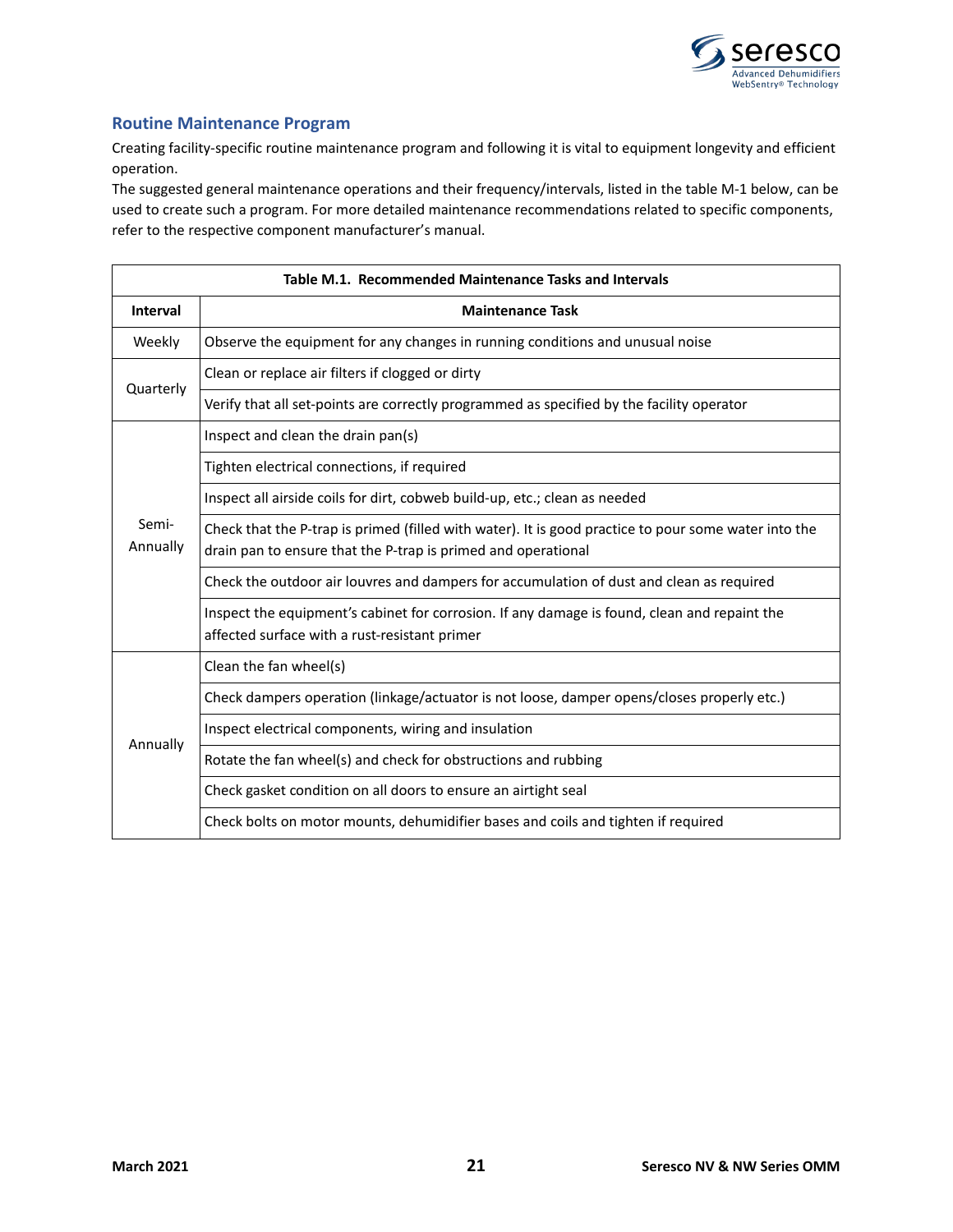

# **Specific Components Maintenance**

Actual maintenance plan may vary from installation to installation, yet there are several key components from maintenance prospective.

If needed, contact respective component manufacturer for additional maintenance information.

#### **Filters**

- Ensure air filters are clean. Dirty air filters will negatively affect dehumidifier performance and lifetime
- Frequency of filters replacement will vary based on air quality, dehumidifier usage, facility type, etc. Make sure to replace filters regularly
- Replace with filters of equivalent size and rating refer to dehumidifier details (compartment stickers, etc.)

#### **Insulation**

Inspect dehumidifier insulation, exposed to airstream for microbial growth (i.e., mold). If there is evidence of microbial growth on the interior insulation, the insulation should be removed and replaced prior to operating the dehumidifier.

#### **Air-Side Coils**

- **Warning: Hazardous chemicals!** Cleaning agents can be highly acidic or alkaline. Handle all chemicals carefully and use appropriate personal protective equipment (PPE). Refer to the cleaning agent manufacturer's Materials Safety Data Sheet (MSDS) for safety and handling information. Failure to follow all safety instructions could result in serious injury or death.
- **Warning: Hazardous pressures!** Coils must not be cleaned using a solution over 150 ºF. Failure to follow these safety precautions could result in coil bursting, which could result in serious injury or death.

# **To clean the coil**

- Disconnect all electrical power to the equipment
- Use a soft brush to remove loose debris from the coil
- Mix a high-quality coil cleaning detergent with water according to the manufacturer's instructions
- Clean coil according to suggested instructions
- Thoroughly rinse both sides of the coil and the drain pan with, clean water
- Straighten any coil fins that have been bent during the cleaning process
- Confirm the drain line is clear
- Replace all panels and parts and restore electrical power to the equipment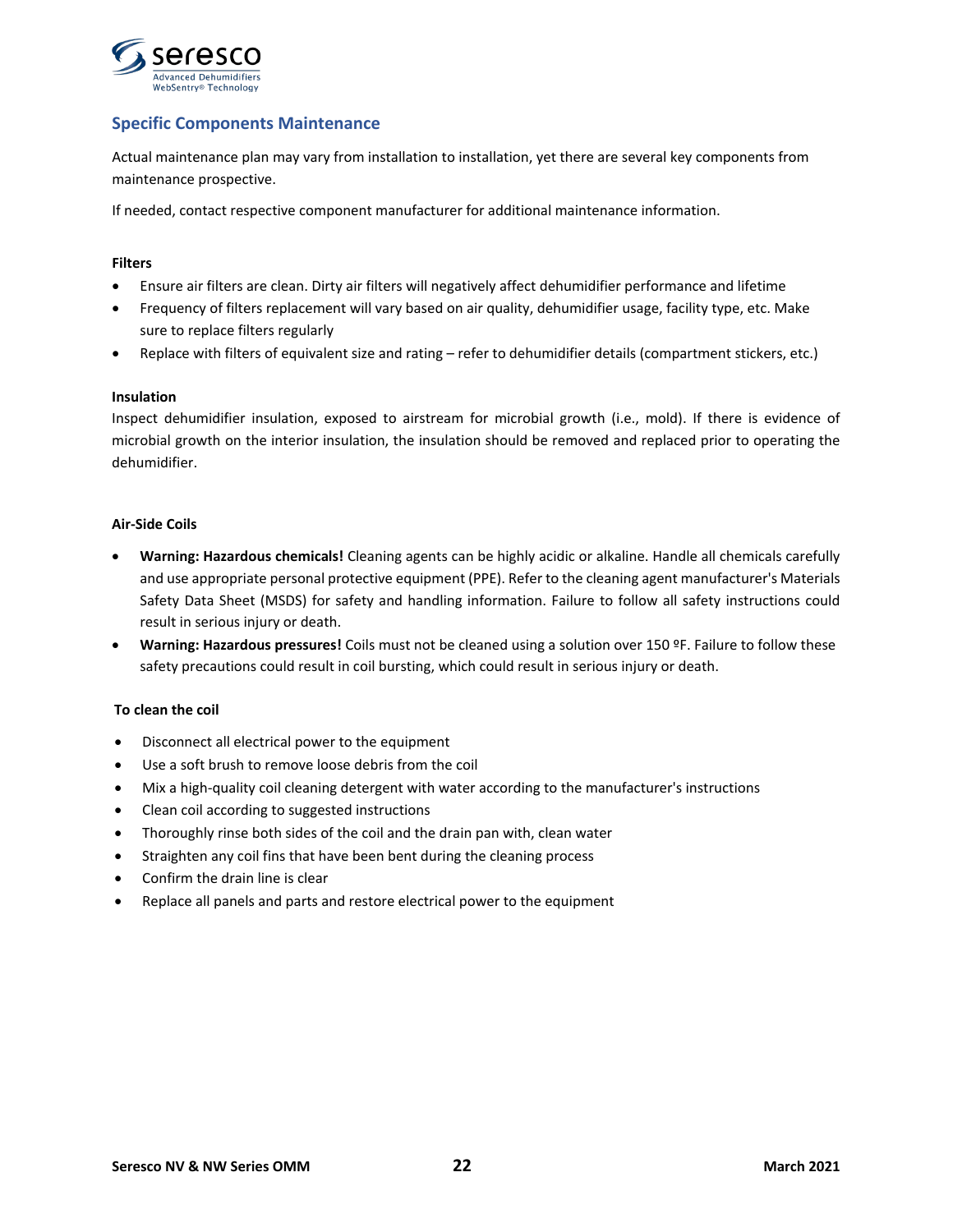

# Pools – Equipment Warranty

# **General Policy**

All Seresco service and warranty work is managed exclusively by Dehumidified Air Services (DASV). All warranties apply to the original equipment owner and are not transferable. All warranty inquiries should be made to Dehumidified Air Services.

#### Dehumidified Air Services:

Phone: 1-833-327-7665 Email: Warranty@DehumidifiedAirServices.com

Seresco warrants as set forth and for the time periods shown below that it will provide through either a DASV Service Technician or an authorized service organization specified and approved by DASV, a new or rebuilt part to replace a factory installed part which has failed because of defect in workmanship or material.

# **NOTE: EVERY REQUEST RELATED TO WARRANTY OF ANY NATURE AS DESCRIBED BELOW MUST BE OFFICIALLY AUTHORIZED AND DOCUMENTED IN ADVANCE BY DASV TO QUALIFY FOR WARRANTY COVERAGE.**

# **Warranty Void Unless Registered**

All Warranties are void unless the start-up of the equipment is approved by a DASV service technician. Upon completion of the start-up, a "Warranty Registration Certificate" will be issued, along with the Start-Up Report, which activates the Warranty Period of the equipment. The Warranty Period will commence either upon completion of start-up registration of the equipment or 6 months from factory ship date, whichever comes first.

#### **Initial 90-Day Comprehensive Warranty**

During the first 90 days from initial start-up, all parts and repairs related to factory defects or replacement parts are covered by the Seresco manufacturer warranty. All parts and labor requirements will either be handled by DASV technicians directly or managed and approved in advance by DASV through DASV authorized technicians.

# **Internet Connected, Conditional One Year Repair Warranty**

If and only if the equipment is connected to the internet from the date of the warranty activation, a Repair Warranty will be provided for an additional 9 months subsequent to the initial 90-Day Comprehensive Warranty for a total of 12 months of parts and labor warranty coverage. The unit must be connected and communicating to Seresco WebSentry for the entire term from start-up in order to qualify.

If qualified, Seresco will provide or pay for the required part and direct labor only, related to the part replacement. Only the labor required to replace the defective part is under warranty for this 9-month extension. Travel time, diagnostic time, per diems, truck charges, shipping charges etc. are not covered under this Conditional Repair Warranty.

# **Two-Year Parts Warranty**

If any factory installed part supplied by Seresco fails because of a defect in workmanship or material, prior to the completion of the 24<sup>th</sup> month from date of completion of the warranty activation, Seresco will provide a new or rebuilt part F.O.B. our factory. No labour reimbursement will be made for expenses incurred in replacing the part except as set in the *Initial 90‐day Comprehensive or Internet Connected Conditional One-Year Repair Warranty*.

Seresco reserves the right to have the defective part returned to the factory in order to determine the warranty applicability. Parts shipping and handling costs (to and from the factory) are not covered outside of the *Initial 90‐ day Warranty*.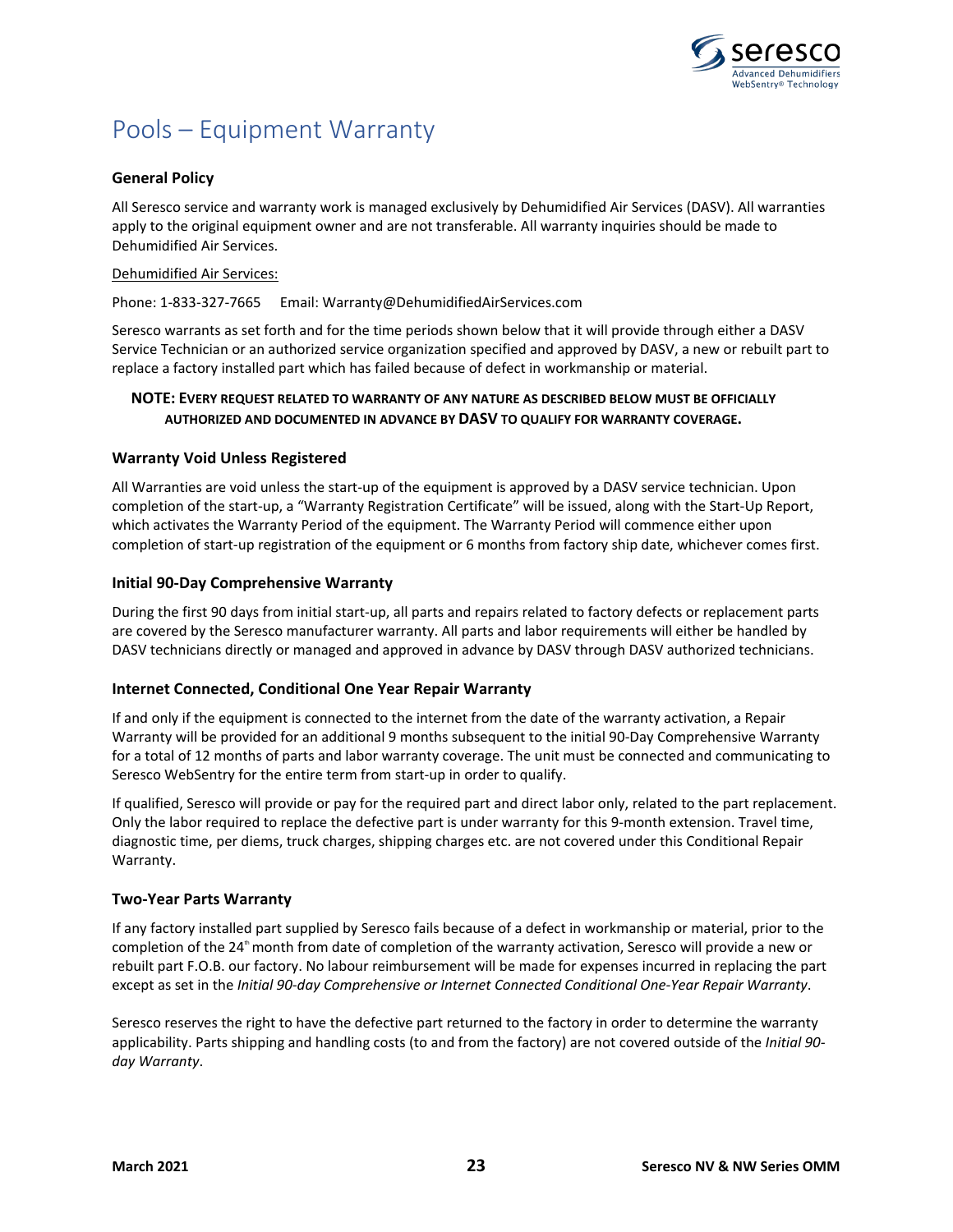

# **Replacement Part Warranty**

If a replacement part provided by Seresco under this warranty fails due to a material defect prior to the end of the Two-Year Parts Warranty (or the end of the extended warranty period if applicable), whichever comes first, Seresco will provide a new or rebuilt part F.O.B. factory.

# **Applicability**

This warranty is applicable only to products that are purchased and installed in the United States and Canada. This warranty is NOT applicable to:

- 1. Products that have become defective or damaged as a result of non-DASV or unauthorized service work, poor maintenance, faulty electrical supply, act of God, or any other circumstances outside of the specified care, maintenance or operation of the equipment including:
	- Components that have been relocated from their original placement during manufacturing.
	- Any portion of the system not supplied by Seresco.
	- Components on which the model and/or serial number plates have been removed or defaced.
	- Components which have become defective or damaged as a result of unauthorized opening of the refrigeration circuit, improper wiring, electrical supply characteristics, poor maintenance, accidents, transportation, misuse, abuse, fire, flood, alteration and/or misapplication of the product.
	- Products not installed, operated and maintained as per the Seresco Operating and Mantenance Manual.
	- Products on which payment is in default.
- 2. Parts that wear out due to normal usage such as; air filters, fuses and sensors are not covered by this warranty.

NOTE: Refrigerant lost during the *Initial 90‐day Comprehensive or Internet Connected Conditional One-Year Repair Warranty* will be reimbursed in accordance to the current market price of refrigerant at the time of repair and upon discretion of Customer Support team. Seresco will not be responsible for refrigerant lost from the system due to improperly installed contractor piping to the remote outdoor air-cooled condenser.

# **Limitations**

1. DASV is a Manufacturer Service organization, not a first-response or urgent response local service company. As such, we highly recommend that equipment owners have a relationship with their own qualified first response service organization or one recommended by DASV.

DASV hours of operation are from 8:00 AM to 6:00 PM Monday through Friday, unless otherwise agreed to under a separate agreement.

Parts replacement can be subject to availability. We highly recommend for mission-critical applications that owners purchase and maintain a local stock of critical components in case immediate replacement be required. If for any reason one of those components is replaced under applicable warranty conditions, Seresco will reimburse the original cost of any component used under terms of Warranty.

NOTE: Seresco expressly disclaims any liability for parts replacement delays due to parts unavailability or shipping delays.

2. This warranty is given in lieu of all other warranties. Anything in the warranty notwithstanding, any implied warranties of fitness for particular purpose and merchantability shall be limited to the duration of the warranties described above. Seresco expressly disclaims and excludes any liability for consequential or incidental damage for breach of any express or implied warranty.